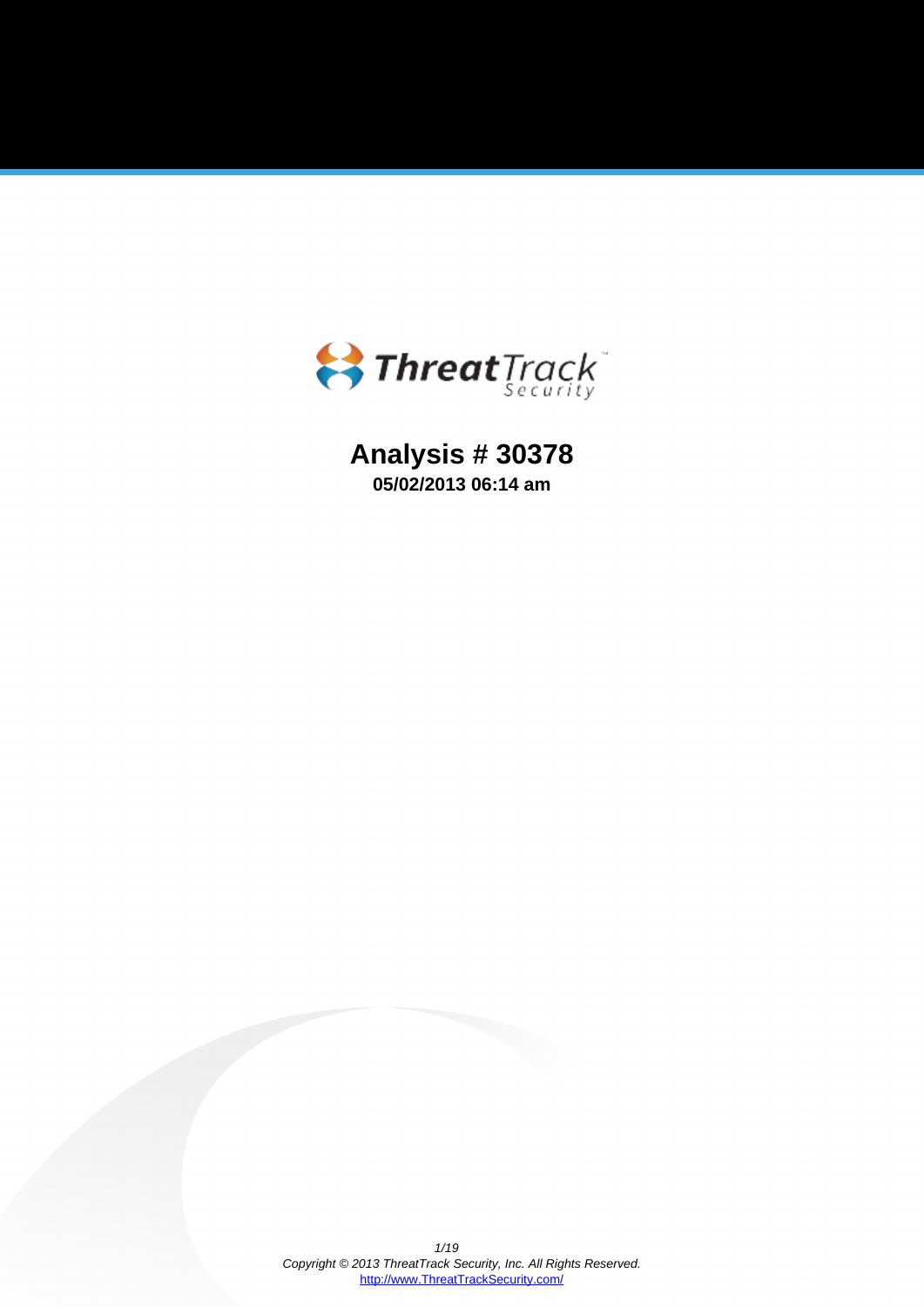## **Table of Contents**

| <b>Analysis Summary</b>                                                                                                                                                                                                                                                                                                                                                                                                                                                                                                                                                  |    |
|--------------------------------------------------------------------------------------------------------------------------------------------------------------------------------------------------------------------------------------------------------------------------------------------------------------------------------------------------------------------------------------------------------------------------------------------------------------------------------------------------------------------------------------------------------------------------|----|
| <b>Analysis Summary</b>                                                                                                                                                                                                                                                                                                                                                                                                                                                                                                                                                  |    |
|                                                                                                                                                                                                                                                                                                                                                                                                                                                                                                                                                                          |    |
| <b>File Activity</b>                                                                                                                                                                                                                                                                                                                                                                                                                                                                                                                                                     |    |
| <b>Deleted Files</b>                                                                                                                                                                                                                                                                                                                                                                                                                                                                                                                                                     |    |
| <b>Stored Modified Files</b>                                                                                                                                                                                                                                                                                                                                                                                                                                                                                                                                             |    |
| <b>Created Mutexes</b>                                                                                                                                                                                                                                                                                                                                                                                                                                                                                                                                                   |    |
| <b>Created Mutexes</b>                                                                                                                                                                                                                                                                                                                                                                                                                                                                                                                                                   |    |
| <b>Registry Activity</b>                                                                                                                                                                                                                                                                                                                                                                                                                                                                                                                                                 |    |
| <b>Created Keys</b>                                                                                                                                                                                                                                                                                                                                                                                                                                                                                                                                                      |    |
| <b>Set Values</b>                                                                                                                                                                                                                                                                                                                                                                                                                                                                                                                                                        |    |
|                                                                                                                                                                                                                                                                                                                                                                                                                                                                                                                                                                          | 14 |
| <b>Network Activity</b>                                                                                                                                                                                                                                                                                                                                                                                                                                                                                                                                                  | 15 |
| <b>Network Events</b>                                                                                                                                                                                                                                                                                                                                                                                                                                                                                                                                                    | 15 |
| $\label{def:1} \begin{minipage}{0.9\linewidth} \begin{minipage}{0.9\linewidth} \begin{minipage}{0.9\linewidth} \begin{minipage}{0.9\linewidth} \end{minipage} \begin{minipage}{0.9\linewidth} \begin{minipage}{0.9\linewidth} \end{minipage} \begin{minipage}{0.9\linewidth} \begin{minipage}{0.9\linewidth} \end{minipage} \begin{minipage}{0.9\linewidth} \end{minipage} \begin{minipage}{0.9\linewidth} \begin{minipage}{0.9\linewidth} \end{minipage} \begin{minipage}{0.9\linewidth} \end{minipage} \begin{minipage}{0.9\linewidth} \end$<br><b>Network Traffic</b> | 16 |
|                                                                                                                                                                                                                                                                                                                                                                                                                                                                                                                                                                          |    |
|                                                                                                                                                                                                                                                                                                                                                                                                                                                                                                                                                                          | 18 |
|                                                                                                                                                                                                                                                                                                                                                                                                                                                                                                                                                                          |    |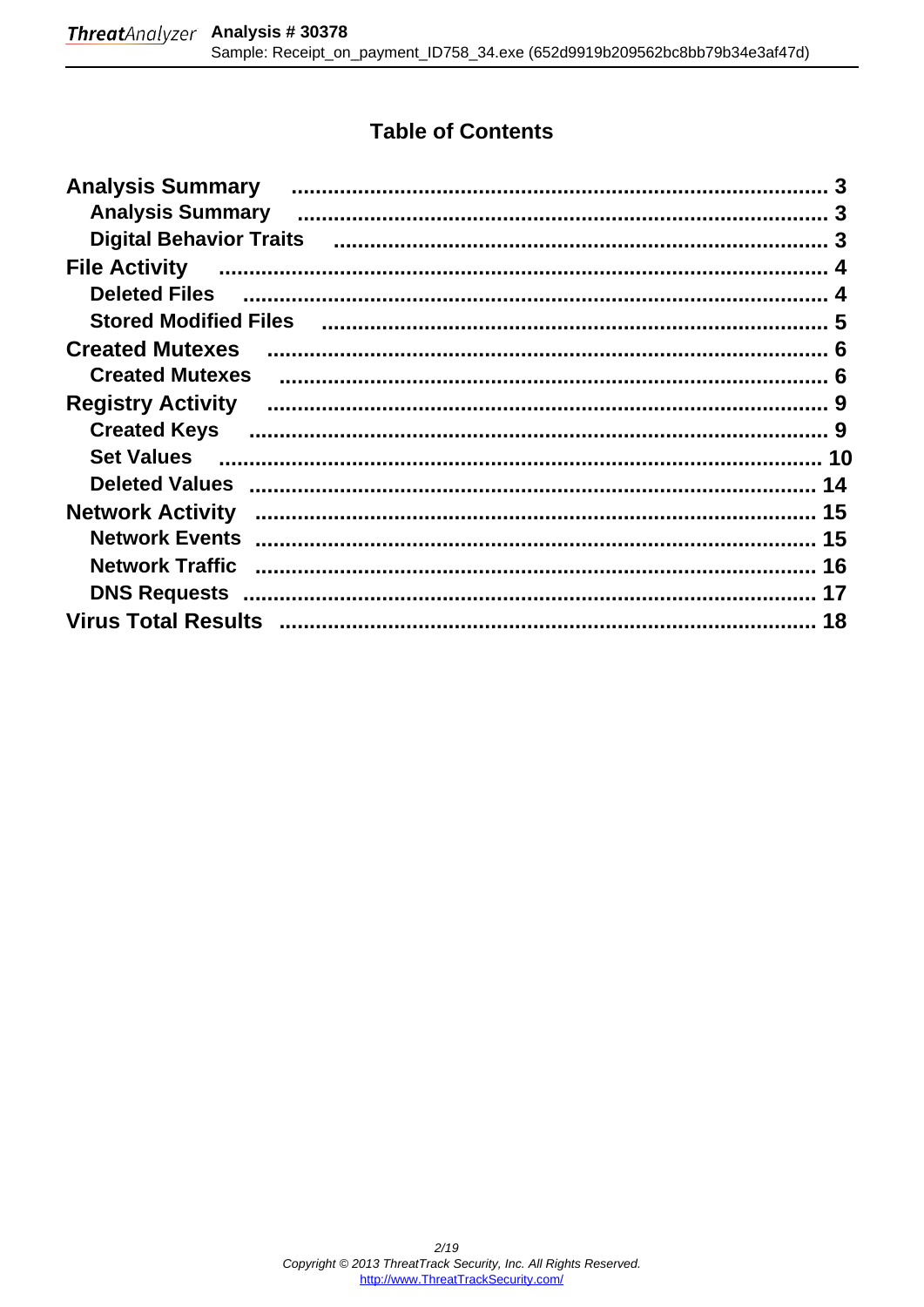<span id="page-2-0"></span>

| <b>Analysis Summary</b> |                                      |
|-------------------------|--------------------------------------|
| Submitted File:         | Receipt_on_payment_ID758_34.exe      |
| MD5:                    | 652d9919b209562bc8bb79b34e3af47d     |
| File Size:              | 358912                               |
| File Type:              | PE32 executable for MS Windows (GUI) |
|                         | Intel 80386 3                        |
| Analysis Time:          | 2013-05-02 06:14:48                  |
| Start Reason:           | AnalysisTarget                       |
| Termination Reason:     | TerminatedBySelf                     |
| <b>Start Time:</b>      | Thu, 02 May 2013 10:17:29 +0000      |
| Termination Time:       | Thu, 02 May 2013 10:17:35 +0000      |
| Analysis Time:          | 2013-05-02 06:14:48                  |
| Sandbox:                | XPSP3 - 00-0C-29-5E-B4-D8            |
| Total Processes:        | 4                                    |
| Sample Notes:           |                                      |

| <b>Digital Behavior Traits</b> |   |                                     |  |
|--------------------------------|---|-------------------------------------|--|
| <b>Alters Windows Firewall</b> |   | <b>Hooks Keyboard</b>               |  |
| <b>Checks For Debugger</b>     |   | <b>Injected Code</b>                |  |
| <b>Copies to Windows</b>       |   | <b>Makes Network Connection</b>     |  |
| <b>Could Not Load</b>          |   | <b>Modifies File in System</b>      |  |
| <b>Creates DLL in System</b>   |   | <b>Modifies Local DNS</b>           |  |
| <b>Creates EXE in System</b>   |   | More than 5 Processes               |  |
| <b>Creates Hidden File</b>     | ✓ | <b>Opens Physical Memory</b>        |  |
| <b>Creates Mutex</b>           |   | <b>Starts EXE in Documents</b>      |  |
| <b>Creates Service</b>         |   | <b>Starts EXE in Recycle</b>        |  |
| <b>Deletes File in System</b>  |   | <b>Starts EXE in System</b>         |  |
| <b>Deletes Original Sample</b> |   | <b>Windows/Run Registry Key Set</b> |  |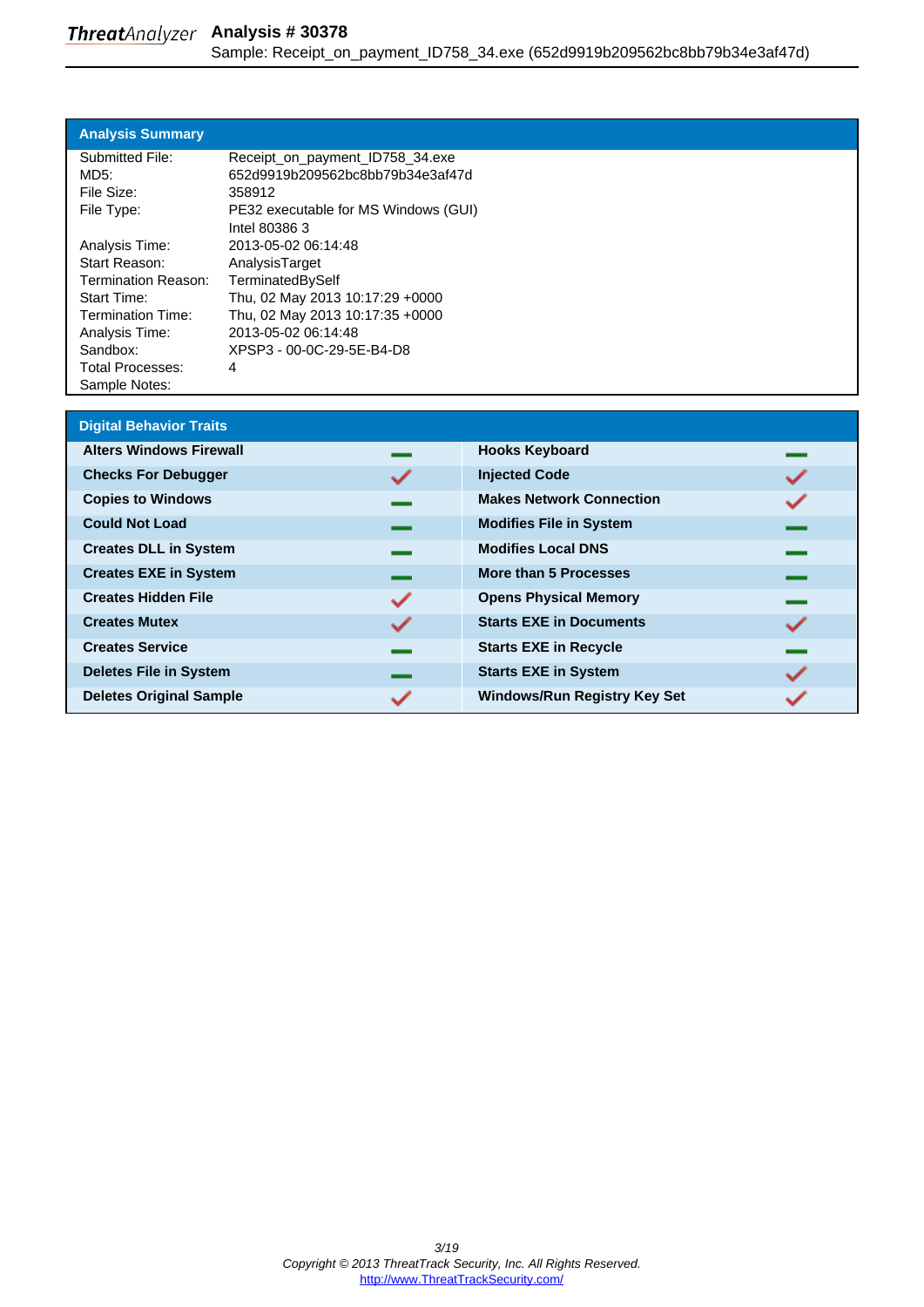#### <span id="page-3-0"></span>**Deleted Files**

[process 1] C:\Documents and Settings\Administrator\Application Data\Ibnyd\ykbi.exe

[process 4] C:\Receipt\_on\_payment\_ID758\_34.exe

[process 4] C:\DOCUME~1\ADMINI~1\LOCALS~1\Temp\tmpa885fd60.bat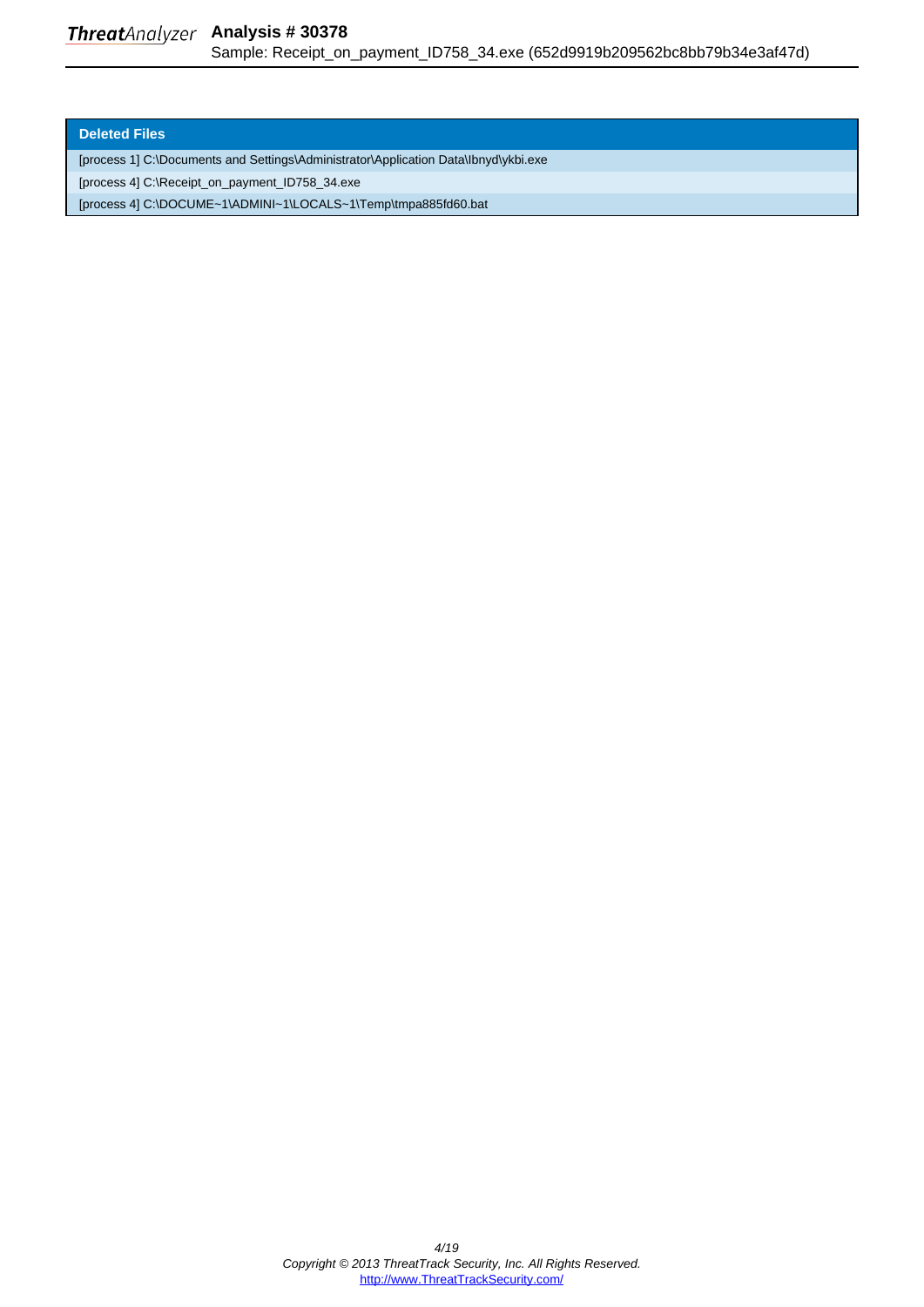<span id="page-4-0"></span>

| <b>Stored Modified Files</b>                                                                         |
|------------------------------------------------------------------------------------------------------|
| [process 1] C:\Documents and Settings\Administrator\Application Data\lbnyd\ykbi.exe                  |
| [process 1] C:\DOCUME~1\ADMINI~1\LOCALS~1\Temp\tmpa885fd60.bat                                       |
| [process 4] C:\Documents and Settings\Administrator\Application Data\Microsoft\Address Book\Administ |
| rator.wab                                                                                            |
| [process 4] C:\Documents and Settings\Administrator\Application Data\Microsoft\Address Book\Administ |
| rator.wab                                                                                            |
| [process 4] C:\Documents and Settings\Administrator\Application Data\Microsoft\Address Book\Administ |
| rator.wab                                                                                            |
| [process 4] C:\Documents and Settings\Administrator\Application Data\Microsoft\Address Book\Administ |
| rator.wab                                                                                            |
| [process 4] C:\Documents and Settings\Administrator\Application Data\Microsoft\Address Book\Administ |
| rator.wab                                                                                            |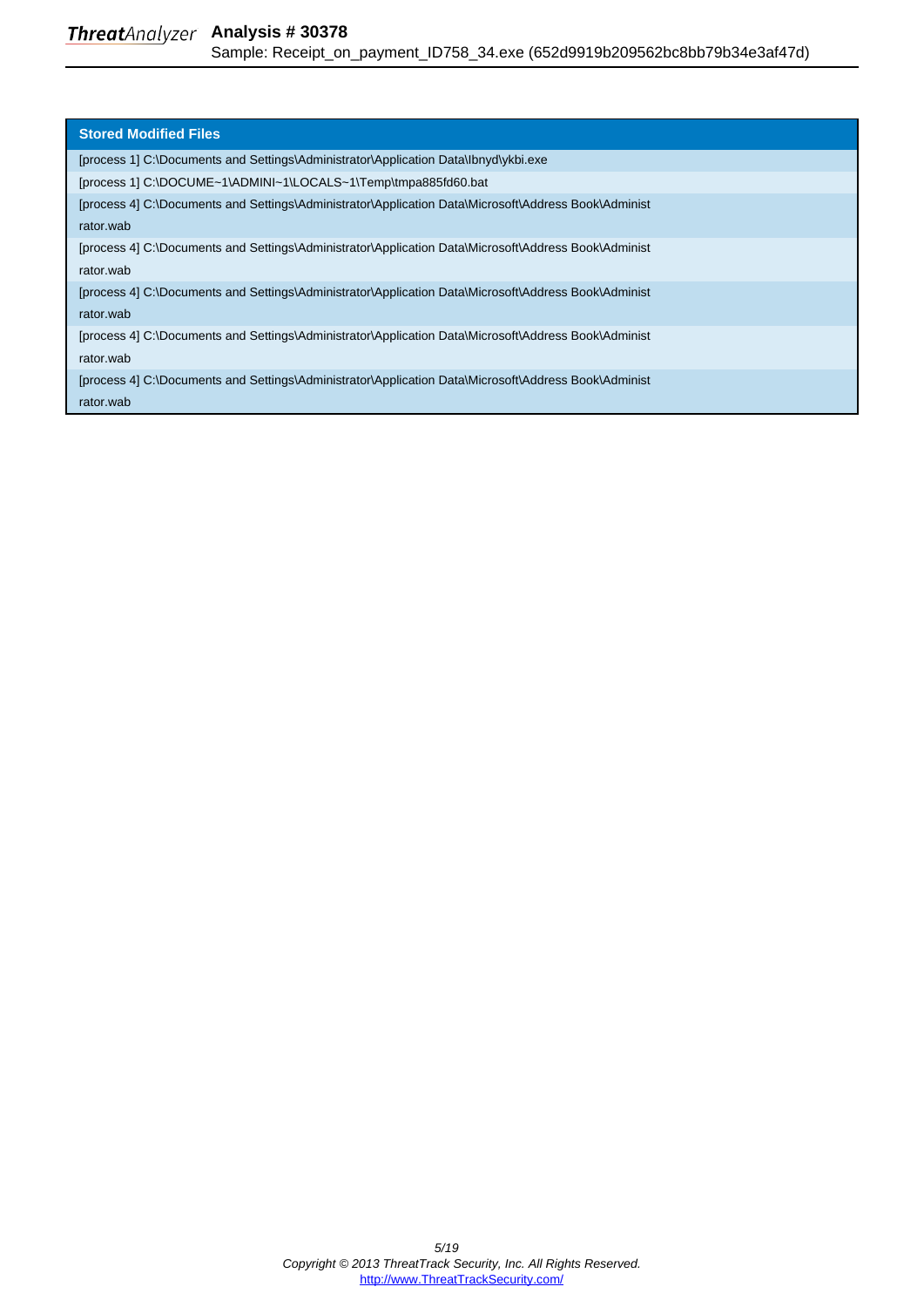### <span id="page-5-0"></span>**Threat**Analyzer Analysis # 30378 Sample: Receipt\_on\_payment\_ID758\_34.exe (652d9919b209562bc8bb79b34e3af47d)

| <b>Created Mutexes</b> |                                                                                          |
|------------------------|------------------------------------------------------------------------------------------|
|                        |                                                                                          |
|                        | mutex                                                                                    |
| [process 1]            | Name: Global\{5B039399-8854-D5EB-89D3-085A9A492B48}                                      |
|                        | Desired Access: DELETE READ_CONTROL SYNCHRONIZE WRITE_DAC WRITE_OWNER MUTEX_MODIFY_STATE |
| [process 1]            | Name: Global\{CE6286DB-9D16-408A-89D3-085A9A492B48}                                      |
|                        | Desired Access: DELETE READ_CONTROL SYNCHRONIZE WRITE_DAC WRITE_OWNER MUTEX_MODIFY_STATE |
| [process 2]            | Name: Global\{F71B8D33-96FE-79F3-638D-B06D7017937F}                                      |
|                        | Desired Access: DELETE READ_CONTROL SYNCHRONIZE WRITE_DAC WRITE_OWNER MUTEX_MODIFY_STATE |
| [process 2]            | Name: Local\{E41AB6D2-AD1F-6AF2-89D3-085A9A492B48}                                       |
|                        | Desired Access: DELETE READ_CONTROL SYNCHRONIZE WRITE_DAC WRITE_OWNER MUTEX_MODIFY_STATE |
| [process 2]            | Name: Global\{F71B8D33-96FE-79F3-238C-B06D3016937F}                                      |
|                        | Desired Access: DELETE READ_CONTROL SYNCHRONIZE WRITE_DAC WRITE_OWNER MUTEX_MODIFY_STATE |
| [process 2]            | Name: Global\{F71B8D33-96FE-79F3-EF8E-B06DFC14937F}                                      |
|                        | Desired Access: DELETE READ CONTROL SYNCHRONIZE WRITE DAC WRITE OWNER MUTEX MODIFY STATE |
| [process 2]            | Name: Global\{F71B8D33-96FE-79F3-578F-B06D4415937F}                                      |
|                        | Desired Access: DELETE READ_CONTROL SYNCHRONIZE WRITE_DAC WRITE_OWNER MUTEX_MODIFY_STATE |
| [process 2]            | Name: Global\{F71B8D33-96FE-79F3-B78F-B06DA415937F}                                      |
|                        | Desired Access: DELETE READ_CONTROL SYNCHRONIZE WRITE_DAC WRITE_OWNER MUTEX_MODIFY_STATE |
| [process 2]            | Name: Global\{F71B8D33-96FE-79F3-9B8F-B06D8815937F}                                      |
|                        | Desired Access: DELETE READ_CONTROL SYNCHRONIZE WRITE_DAC WRITE_OWNER MUTEX_MODIFY_STATE |
| [process 2]            | Name: Global\{F71B8D33-96FE-79F3-EF8F-B06DFC15937F}                                      |
|                        | Desired Access: DELETE READ_CONTROL SYNCHRONIZE WRITE_DAC WRITE_OWNER MUTEX_MODIFY_STATE |
| [process 2]            | Name: Global\{F71B8D33-96FE-79F3-4F88-B06D5C12937F}                                      |
|                        | Desired Access: DELETE READ_CONTROL SYNCHRONIZE WRITE_DAC WRITE_OWNER MUTEX_MODIFY_STATE |
| [process 2]            | Name: Global\{F71B8D33-96FE-79F3-8B88-B06D9812937F}                                      |
|                        | Desired Access: DELETE READ_CONTROL SYNCHRONIZE WRITE_DAC WRITE_OWNER MUTEX_MODIFY_STATE |
| [process 2]            | Name: Global\{F71B8D33-96FE-79F3-0389-B06D1013937F}                                      |
|                        | Desired Access: DELETE READ_CONTROL SYNCHRONIZE WRITE_DAC WRITE_OWNER MUTEX_MODIFY_STATE |
| [process 2]            | Name: Global\{F71B8D33-96FE-79F3-7389-B06D6013937F}                                      |
|                        | Desired Access: DELETE READ_CONTROL SYNCHRONIZE WRITE_DAC WRITE_OWNER MUTEX_MODIFY_STATE |
| [process 2]            | Name: Global\{F71B8D33-96FE-79F3-9789-B06D8413937F}                                      |
|                        | Desired Access: DELETE READ_CONTROL SYNCHRONIZE WRITE_DAC WRITE_OWNER MUTEX_MODIFY_STATE |
| [process 2]            | Name: Global\{F71B8D33-96FE-79F3-EF8A-B06DFC10937F}                                      |
|                        | Desired Access: DELETE READ_CONTROL SYNCHRONIZE WRITE_DAC WRITE_OWNER MUTEX_MODIFY_STATE |
| [process 2]            | Name: Global\{F71B8D33-96FE-79F3-AB8B-B06DB811937F}                                      |
|                        | Desired Access: DELETE READ_CONTROL SYNCHRONIZE WRITE_DAC WRITE_OWNER MUTEX_MODIFY_STATE |
| [process 2]            | Name: Global\{F71B8D33-96FE-79F3-FB8D-B06DE817937F}                                      |
|                        | Desired Access: DELETE READ_CONTROL SYNCHRONIZE WRITE_DAC WRITE_OWNER MUTEX_MODIFY_STATE |
| [process 2]            | Name: Global\{F71B8D33-96FE-79F3-678E-B06D7414937F}                                      |
|                        | Desired Access: DELETE READ_CONTROL SYNCHRONIZE WRITE_DAC WRITE_OWNER MUTEX_MODIFY_STATE |
| [process 2]            | Name: Global\{F71B8D33-96FE-79F3-7F8E-B06D6C14937F}                                      |
|                        | Desired Access: DELETE READ_CONTROL SYNCHRONIZE WRITE_DAC WRITE_OWNER MUTEX_MODIFY_STATE |
| [process 2]            | Name: Global\{F71B8D33-96FE-79F3-8B8E-B06D9814937F}                                      |
|                        | Desired Access: DELETE READ_CONTROL SYNCHRONIZE WRITE_DAC WRITE_OWNER MUTEX_MODIFY_STATE |
| [process 2]            | Name: Global\{F71B8D33-96FE-79F3-AB8A-B06DB810937F}                                      |
|                        | Desired Access: DELETE READ_CONTROL SYNCHRONIZE WRITE_DAC WRITE_OWNER MUTEX_MODIFY_STATE |
| [process 3]            | Name: Global\{F71B8D33-96FE-79F3-3F8F-B06D2C15937F}                                      |
|                        | Desired Access: DELETE READ_CONTROL SYNCHRONIZE WRITE_DAC WRITE_OWNER MUTEX_MODIFY_STATE |
| [process 3]            | Name: Global\{7EB084F0-9F3D-F058-89D3-085A9A492B48}                                      |
|                        | Desired Access: DELETE READ_CONTROL SYNCHRONIZE WRITE_DAC WRITE_OWNER MUTEX_MODIFY_STATE |
| [process 3]            | Name: Global\{A8B6B2C3-A90E-265E-89D3-085A9A492B48}                                      |
|                        |                                                                                          |

Copyright © 2013 ThreatTrack Security, Inc. All Rights Reserved. [http://www.ThreatTrackSecurity.com/](http://www.threattracksecurity.com/)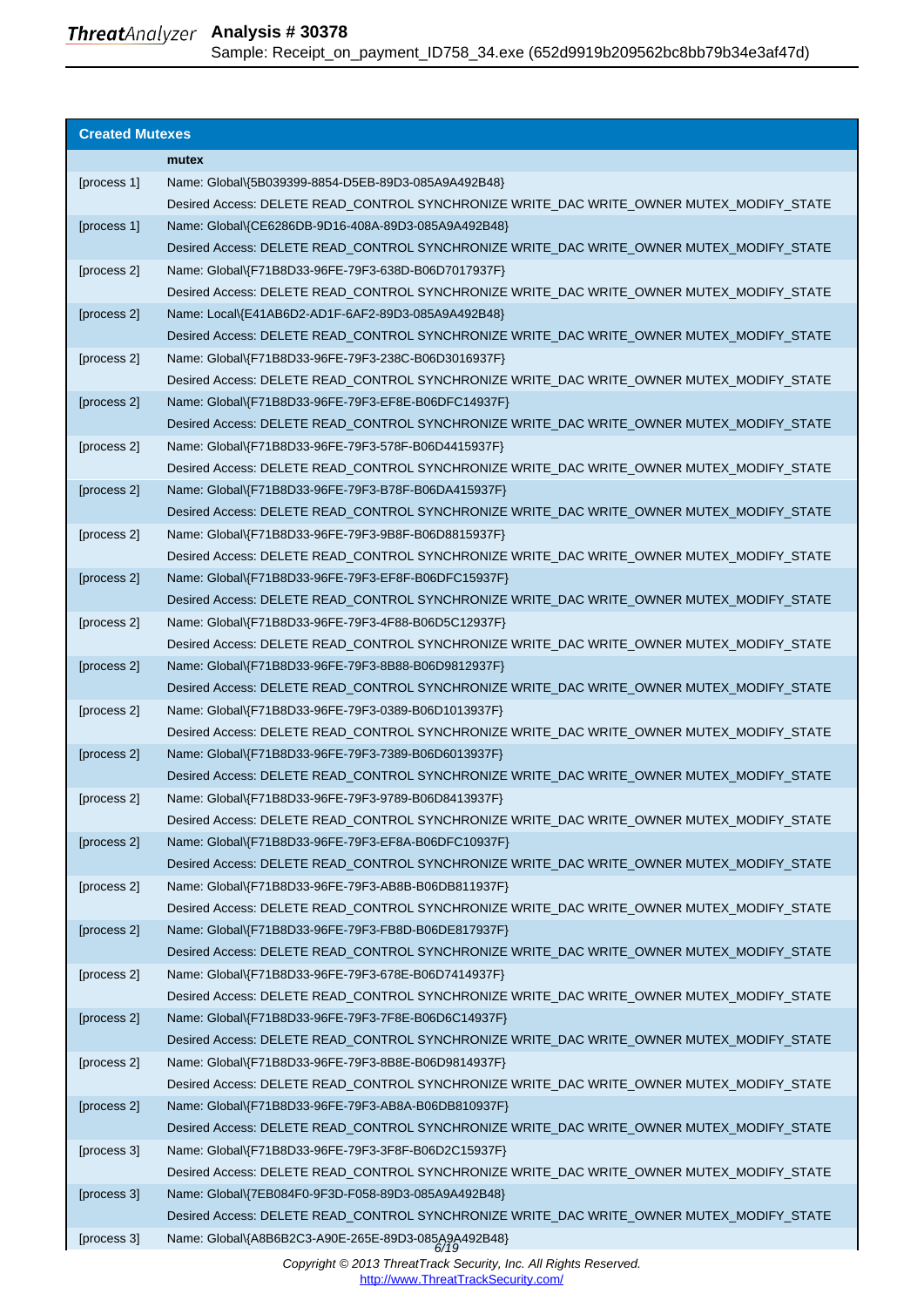|             | Desired Access: DELETE READ_CONTROL SYNCHRONIZE WRITE_DAC WRITE_OWNER MUTEX_MODIFY_STATE |
|-------------|------------------------------------------------------------------------------------------|
| [process 3] | Name: Global\{A45A65F1-7E3C-2AB2-89D3-085A9A492B48}                                      |
|             | Desired Access: DELETE READ_CONTROL SYNCHRONIZE WRITE_DAC WRITE_OWNER MUTEX_MODIFY_STATE |
| [process 3] | Name: Global\{A45A65F6-7E3B-2AB2-89D3-085A9A492B48}                                      |
|             | Desired Access: DELETE READ_CONTROL SYNCHRONIZE WRITE_DAC WRITE_OWNER MUTEX_MODIFY_STATE |
| [process 3] | Name: Local\{C5BCD3E2-C82F-4B54-89D3-085A9A492B48}                                       |
|             | Desired Access: DELETE READ_CONTROL SYNCHRONIZE WRITE_DAC WRITE_OWNER MUTEX_MODIFY_STATE |
| [process 3] | Name: Local\{C5BCD3E3-C82E-4B54-89D3-085A9A492B48}                                       |
|             | Desired Access: DELETE READ_CONTROL SYNCHRONIZE WRITE_DAC WRITE_OWNER MUTEX_MODIFY_STATE |
| [process 3] | Name: Global\{CE6286DB-9D16-408A-89D3-085A9A492B48}                                      |
|             | Desired Access: DELETE READ_CONTROL SYNCHRONIZE WRITE_DAC WRITE_OWNER MUTEX_MODIFY_STATE |
| [process 3] | Name: Global\{F71B8D33-96FE-79F3-238C-B06D3016937F}                                      |
|             | Desired Access: DELETE READ_CONTROL SYNCHRONIZE WRITE_DAC WRITE_OWNER MUTEX_MODIFY_STATE |
| [process 3] | Name: Global\{F71B8D33-96FE-79F3-EF8E-B06DFC14937F}                                      |
|             | Desired Access: DELETE READ_CONTROL SYNCHRONIZE WRITE_DAC WRITE_OWNER MUTEX_MODIFY_STATE |
| [process 3] | Name: Global\{F71B8D33-96FE-79F3-578F-B06D4415937F}                                      |
|             | Desired Access: DELETE READ_CONTROL SYNCHRONIZE WRITE_DAC WRITE_OWNER MUTEX_MODIFY_STATE |
| [process 3] | Name: Global\{F71B8D33-96FE-79F3-B78F-B06DA415937F}                                      |
|             | Desired Access: DELETE READ_CONTROL SYNCHRONIZE WRITE_DAC WRITE_OWNER MUTEX_MODIFY_STATE |
| [process 3] | Name: Global\{F71B8D33-96FE-79F3-9B8F-B06D8815937F}                                      |
|             | Desired Access: DELETE READ_CONTROL SYNCHRONIZE WRITE_DAC WRITE_OWNER MUTEX_MODIFY_STATE |
| [process 3] | Name: Global\{F71B8D33-96FE-79F3-EF8F-B06DFC15937F}                                      |
|             | Desired Access: DELETE READ_CONTROL SYNCHRONIZE WRITE_DAC WRITE_OWNER MUTEX_MODIFY_STATE |
| [process 3] | Name: Global\{F71B8D33-96FE-79F3-4F88-B06D5C12937F}                                      |
|             | Desired Access: DELETE READ_CONTROL SYNCHRONIZE WRITE_DAC WRITE_OWNER MUTEX_MODIFY_STATE |
| [process 3] | Name: Global\{F71B8D33-96FE-79F3-8B88-B06D9812937F}                                      |
|             | Desired Access: DELETE READ_CONTROL SYNCHRONIZE WRITE_DAC WRITE_OWNER MUTEX_MODIFY_STATE |
| [process 3] | Name: Global\{F71B8D33-96FE-79F3-0389-B06D1013937F}                                      |
|             | Desired Access: DELETE READ_CONTROL SYNCHRONIZE WRITE_DAC WRITE_OWNER MUTEX_MODIFY_STATE |
| [process 3] | Name: Global\{F71B8D33-96FE-79F3-7389-B06D6013937F}                                      |
|             | Desired Access: DELETE READ CONTROL SYNCHRONIZE WRITE DAC WRITE OWNER MUTEX MODIFY STATE |
| [process 3] | Name: Global\{F71B8D33-96FE-79F3-9789-B06D8413937F}                                      |
|             | Desired Access: DELETE READ_CONTROL SYNCHRONIZE WRITE_DAC WRITE_OWNER MUTEX_MODIFY_STATE |
| [process 3] | Name: Global\{F71B8D33-96FE-79F3-EF8A-B06DFC10937F}                                      |
|             | Desired Access: DELETE READ_CONTROL SYNCHRONIZE WRITE_DAC WRITE_OWNER MUTEX_MODIFY_STATE |
| [process 3] | Name: Global\{F71B8D33-96FE-79F3-FB8D-B06DE817937F}                                      |
|             | Desired Access: DELETE READ_CONTROL SYNCHRONIZE WRITE_DAC WRITE_OWNER MUTEX_MODIFY_STATE |
| [process 3] | Name: Global\{F71B8D33-96FE-79F3-678E-B06D7414937F}                                      |
|             | Desired Access: DELETE READ_CONTROL SYNCHRONIZE WRITE_DAC WRITE_OWNER MUTEX_MODIFY_STATE |
| [process 3] | Name: Global\{F71B8D33-96FE-79F3-7F8E-B06D6C14937F}                                      |
|             | Desired Access: DELETE READ_CONTROL SYNCHRONIZE WRITE_DAC WRITE_OWNER MUTEX_MODIFY_STATE |
| [process 3] | Name: Global\{F71B8D33-96FE-79F3-8B8E-B06D9814937F}                                      |
|             | Desired Access: DELETE READ_CONTROL SYNCHRONIZE WRITE_DAC WRITE_OWNER MUTEX_MODIFY_STATE |
| [process 4] | Name: Global\{F71B8D33-96FE-79F3-AB8A-B06DB810937F}                                      |
|             | Desired Access: DELETE READ_CONTROL SYNCHRONIZE WRITE_DAC WRITE_OWNER MUTEX_MODIFY_STATE |
| [process 4] | Name: SHIMLIB_LOG_MUTEX                                                                  |
|             | Desired Access: DELETE READ_CONTROL SYNCHRONIZE WRITE_DAC WRITE_OWNER MUTEX_MODIFY_STATE |
| [process 4] | Name: Global\{CE6286DB-9D16-408A-89D3-085A9A492B48}                                      |
|             | Desired Access: DELETE READ_CONTROL SYNCHRONIZE WRITE_DAC WRITE_OWNER MUTEX_MODIFY_STATE |
| [process 4] | Name: MPSWabDataAccessMutex                                                              |
|             | Desired Access: DELETE READ_CONTROL SYNCHRONIZE WRITE_DAC WRITE_OWNER MUTEX_MODIFY_STATE |
|             | 7/19                                                                                     |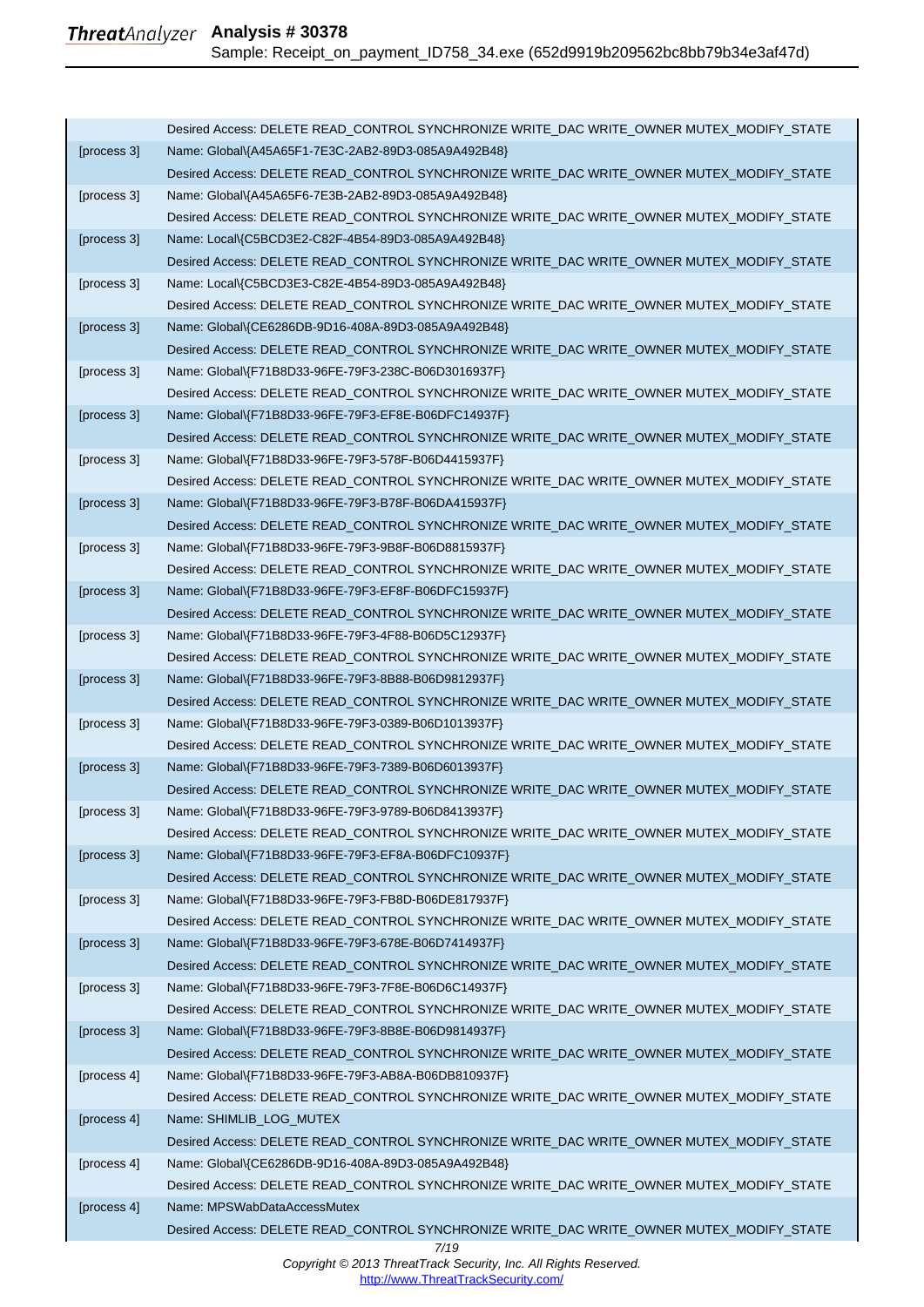[process 4] Name: MPSWABOlkStoreNotifyMutex Desired Access: DELETE READ\_CONTROL SYNCHRONIZE WRITE\_DAC WRITE\_OWNER MUTEX\_MODIFY\_STATE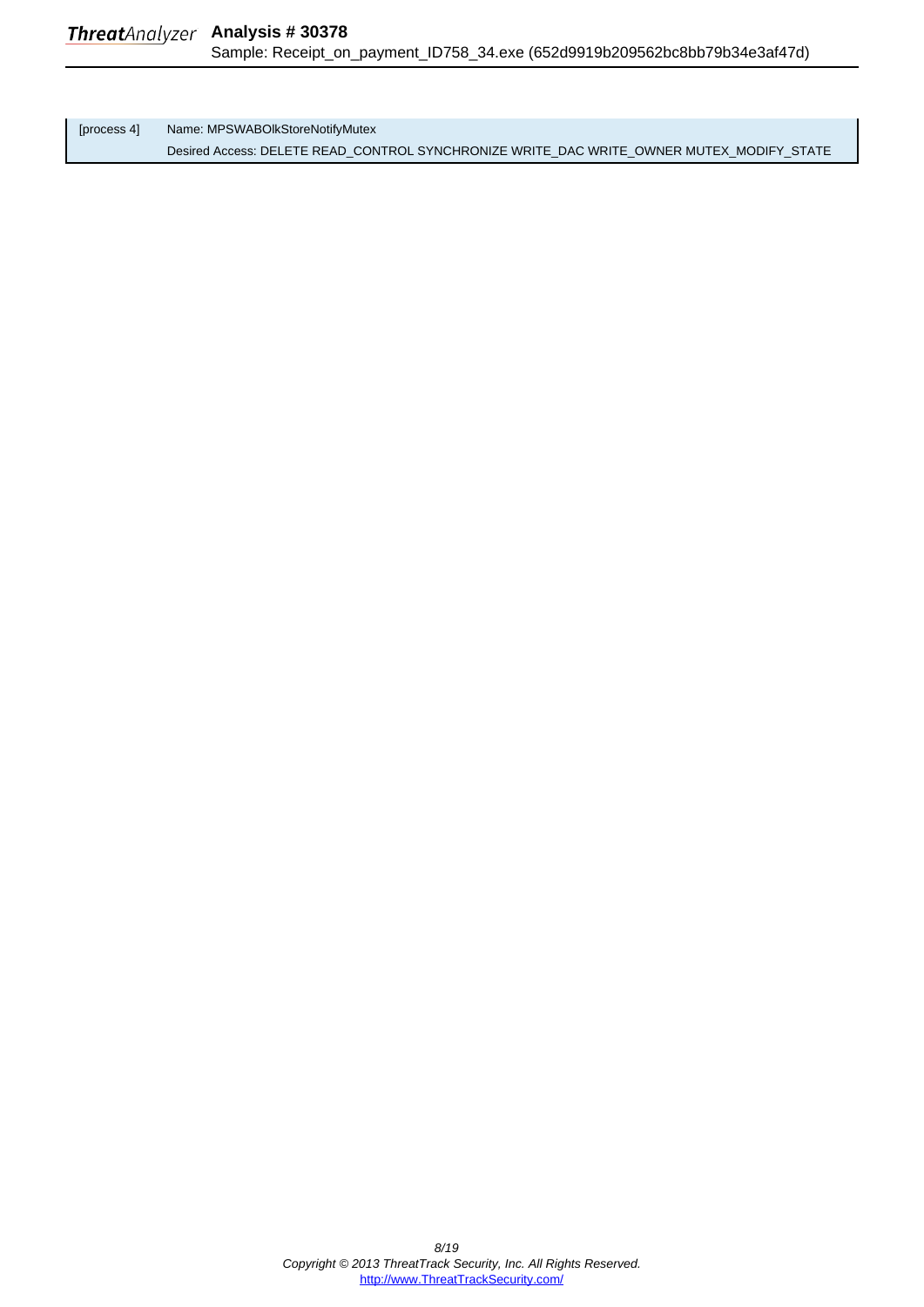### <span id="page-8-0"></span>**Threat**Analyzer Analysis #30378 Sample: Receipt\_on\_payment\_ID758\_34.exe (652d9919b209562bc8bb79b34e3af47d)

| <b>Created Keys</b> |                                                                                                      |  |
|---------------------|------------------------------------------------------------------------------------------------------|--|
|                     | key                                                                                                  |  |
| [process 1]         | \REGISTRY\USER\S-1-5-21-299502267-926492609-1801674531-500\Software\Microsoft\Moodyf                 |  |
| [process 3]         | \REGISTRY\MACHINE\SYSTEM\CurrentControlSet\Services\SharedAccess\Parameters\FirewallPolicy\StandardP |  |
|                     | rofile\GloballyOpenPorts\List                                                                        |  |
| [process 3]         | \REGISTRY\MACHINE\SYSTEM\ControlSet001\Services\SharedAccess\Parameters\FirewallPolicy\StandardProfi |  |
|                     | $\mathsf{I}$ e                                                                                       |  |
| [process 3]         | \REGISTRY\MACHINE\SYSTEM\ControlSet001\Services\SharedAccess\Parameters\FirewallPolicy\StandardProfi |  |
|                     | le\GloballyOpenPorts\                                                                                |  |
| [process 4]         | /REGISTRY\USER\S-1-5-21-299502267-926492609-1801674531-500\Software\Microsoft\WAB\WAB4\Wab File Name |  |
| [process 4]         | \REGISTRY\USER\S-1-5-21-299502267-926492609-1801674531-500\Software\Microsoft\                       |  |
| [process 4]         | \REGISTRY\USER\S-1-5-21-299502267-926492609-1801674531-500\Software\Microsoft\WAB\                   |  |
| [process 4]         | \REGISTRY\USER\S-1-5-21-299502267-926492609-1801674531-500\Software\Microsoft\WAB\WAB4\              |  |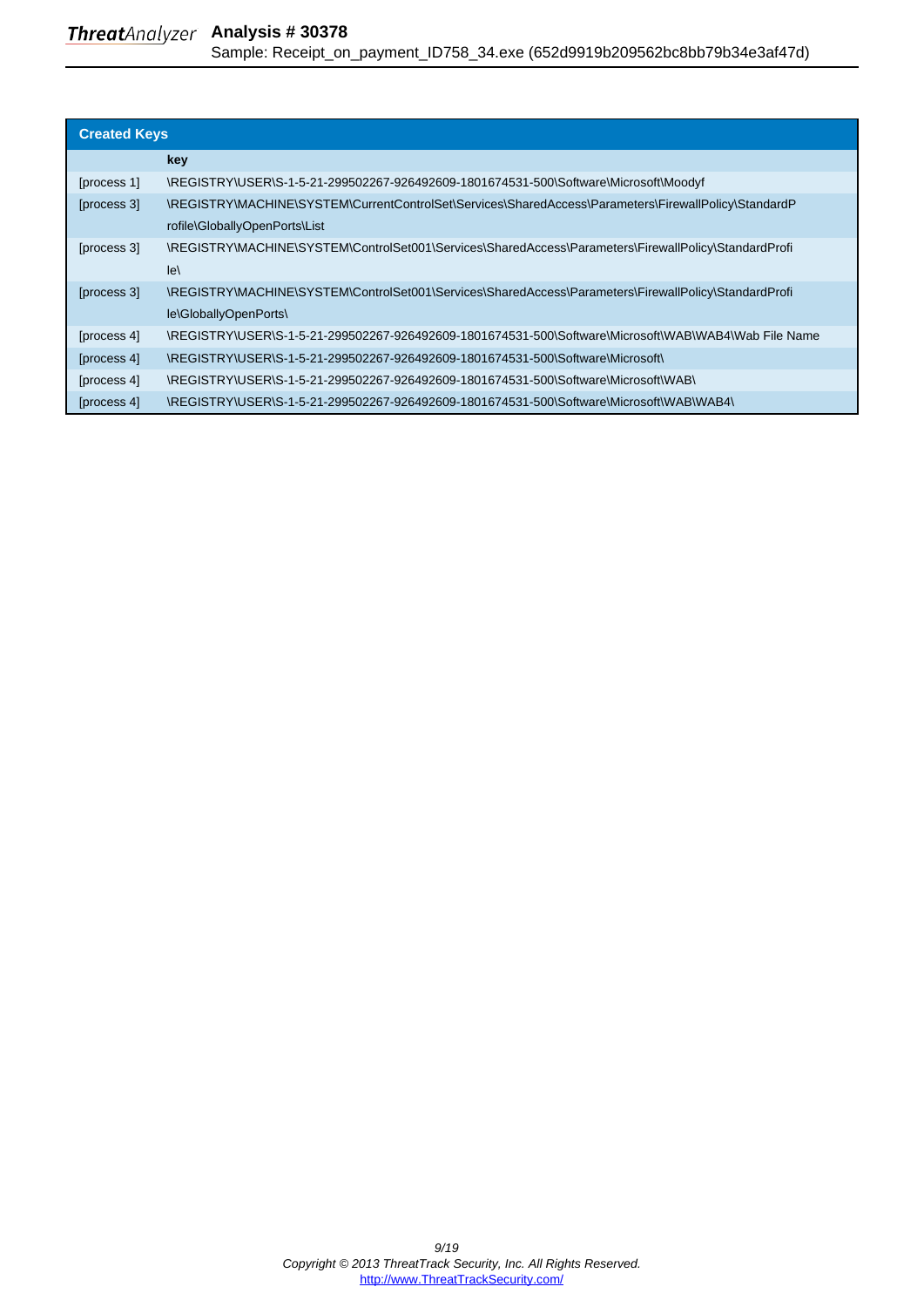#### <span id="page-9-0"></span>**Analysis # 30378** Sample: Receipt\_on\_payment\_ID758\_34.exe (652d9919b209562bc8bb79b34e3af47d)

| <b>Set Values</b> |                                                                                                                        |
|-------------------|------------------------------------------------------------------------------------------------------------------------|
|                   |                                                                                                                        |
|                   | key                                                                                                                    |
| [process 1]       | Key Name: \REGISTRY\MACHINE\SOFTWARE\Microsoft\Cryptography\RNG<br>Value: Seed                                         |
| [process 1]       | Key Name: \REGISTRY\USER\S-1-5-21-299502267-926492609-1801674531-500\Software\Microsoft\Windows\Curr                   |
|                   | entVersion\Explorer\Shell Folders                                                                                      |
|                   | Value: AppData                                                                                                         |
| [process 1]       | Key Name: \REGISTRY\USER\S-1-5-21-299502267-926492609-1801674531-500\Software\Microsoft\Windows\Curr                   |
|                   | entVersion\Explorer\Shell Folders                                                                                      |
|                   | Value: Local AppData                                                                                                   |
| [process 1]       | Key Name: \REGISTRY\MACHINE\SOFTWARE\Microsoft\Cryptography\RNG                                                        |
|                   | Value: Seed                                                                                                            |
| [process 1]       | Key Name: \REGISTRY\MACHINE\SOFTWARE\Microsoft\Cryptography\RNG                                                        |
| [process 1]       | Value: Seed<br>Key Name: \REGISTRY\MACHINE\SOFTWARE\Microsoft\Cryptography\RNG                                         |
|                   | Value: Seed                                                                                                            |
| [process 1]       | Key Name: \REGISTRY\MACHINE\SOFTWARE\Microsoft\Cryptography\RNG                                                        |
|                   | Value: Seed                                                                                                            |
| [process 1]       | Key Name: \REGISTRY\MACHINE\SOFTWARE\Microsoft\Cryptography\RNG                                                        |
|                   | Value: Seed                                                                                                            |
| [process 1]       | Key Name: \REGISTRY\MACHINE\SOFTWARE\Microsoft\Cryptography\RNG                                                        |
|                   | Value: Seed                                                                                                            |
| [process 1]       | Key Name: \REGISTRY\MACHINE\SOFTWARE\Microsoft\Cryptography\RNG                                                        |
|                   | Value: Seed                                                                                                            |
| [process 1]       | Key Name: \REGISTRY\USER\S-1-5-21-299502267-926492609-1801674531-500\Software\Microsoft\Moodyf                         |
|                   | Value: c6h60aj                                                                                                         |
| [process 2]       | Key Name: \REGISTRY\MACHINE\SOFTWARE\Microsoft\Cryptography\RNG                                                        |
|                   | Value: Seed                                                                                                            |
| [process 2]       | Key Name: \REGISTRY\USER\S-1-5-21-299502267-926492609-1801674531-500\Software\Microsoft\Windows\Curr                   |
|                   | entVersion\Explorer\Shell Folders                                                                                      |
| [process 2]       | Value: AppData<br>Key Name: \REGISTRY\USER\S-1-5-21-299502267-926492609-1801674531-500\Software\Microsoft\Windows\Curr |
|                   | entVersion\Explorer\Shell Folders                                                                                      |
|                   | Value: Local AppData                                                                                                   |
| [process 2]       | Key Name: \REGISTRY\USER\S-1-5-21-299502267-926492609-1801674531-500\Software\Microsoft\Moodyf                         |
|                   | Value: g31jhhh                                                                                                         |
| [process 3]       | Key Name: \REGISTRY\USER\S-1-5-21-299502267-926492609-1801674531-500\Software\Microsoft\Moodyf                         |
|                   | Value: c6h60aj                                                                                                         |
| [process 3]       | Key Name: \REGISTRY\USER\S-1-5-21-299502267-926492609-1801674531-500\Software\Microsoft\Windows\Curr                   |
|                   | entVersion\Run                                                                                                         |
|                   | Value: {23A8AFC1-B40C-AD40-89D3-085A9A492B48}                                                                          |
| [process 3]       | Key Name: \REGISTRY\MACHINE\SYSTEM\ControlSet001\Services\SharedAccess\Parameters\FirewallPolicy\Sta                   |
|                   | ndardProfile                                                                                                           |
|                   | Value: DisableNotifications                                                                                            |
| [process 3]       | Key Name: \REGISTRY\MACHINE\SYSTEM\ControlSet001\Services\SharedAccess\Parameters\FirewallPolicy\Sta                   |
|                   | ndardProfile\GloballyOpenPorts\List                                                                                    |
|                   | Value: 21464: UDP                                                                                                      |
| [process 3]       | Key Name: \REGISTRY\MACHINE\SYSTEM\ControlSet001\Services\SharedAccess\Parameters\FirewallPolicy\Sta                   |
|                   | ndardProfile<br>Value: DisableNotifications                                                                            |
| [process 3]       |                                                                                                                        |
|                   | Key Name: \REGISTRY\MACHINE\SYSTEM\ControlSet001\Services\SharedAccess\Parameters\FirewallPolicy\Sta<br>10/19          |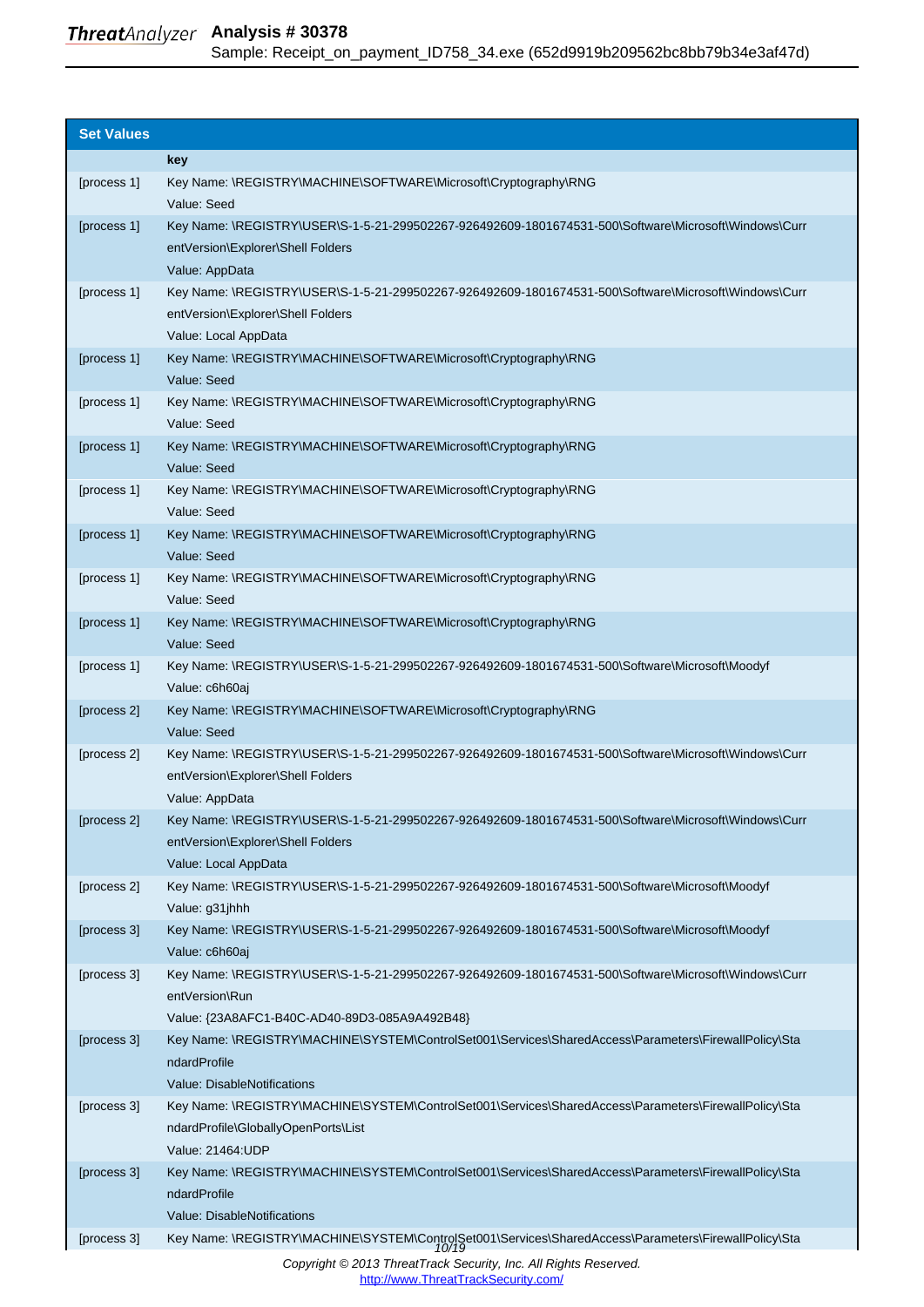|             | ndardProfile                                                                                         |
|-------------|------------------------------------------------------------------------------------------------------|
|             | Value: DisableNotifications                                                                          |
| [process 3] | Key Name: \REGISTRY\MACHINE\SYSTEM\ControlSet001\Services\SharedAccess\Parameters\FirewallPolicy\Sta |
|             | ndardProfile\GloballyOpenPorts\List                                                                  |
|             | Value: 22260:TCP                                                                                     |
| [process 3] | Key Name: \REGISTRY\MACHINE\SYSTEM\ControlSet001\Services\SharedAccess\Parameters\FirewallPolicy\Sta |
|             | ndardProfile                                                                                         |
|             | Value: DisableNotifications                                                                          |
| [process 3] | Key Name: \REGISTRY\USER\S-1-5-21-299502267-926492609-1801674531-500\Software\Microsoft\Moodyf       |
|             | Value: 20e66hcf                                                                                      |
| [process 3] | Key Name: \REGISTRY\USER\S-1-5-21-299502267-926492609-1801674531-500\Software\Microsoft\Windows\Curr |
|             | entVersion\Run                                                                                       |
|             | Value: {23A8AFC1-B40C-AD40-89D3-085A9A492B48}                                                        |
| [process 3] | Key Name: \REGISTRY\USER\S-1-5-21-299502267-926492609-1801674531-500\Software\Microsoft\Moodyf       |
|             | Value: 4163d2e                                                                                       |
| [process 3] | Key Name: \REGISTRY\USER\S-1-5-21-299502267-926492609-1801674531-500\Software\Microsoft\Moodyf       |
|             | Value: i39g70e                                                                                       |
| [process 3] | Key Name: \REGISTRY\USER\S-1-5-21-299502267-926492609-1801674531-500\Software\Microsoft\Moodyf       |
|             | Value: i39g70e                                                                                       |
| [process 3] | Key Name: \REGISTRY\USER\S-1-5-21-299502267-926492609-1801674531-500\Software\Microsoft\Moodyf       |
|             | Value: i39g70e                                                                                       |
| [process 3] | Key Name: \REGISTRY\USER\S-1-5-21-299502267-926492609-1801674531-500\Software\Microsoft\Windows\Curr |
|             | entVersion\Run                                                                                       |
|             | Value: {23A8AFC1-B40C-AD40-89D3-085A9A492B48}                                                        |
| [process 3] | Key Name: \REGISTRY\USER\S-1-5-21-299502267-926492609-1801674531-500\Software\Microsoft\Moodyf       |
|             | Value: i39g70e                                                                                       |
| [process 3] | Key Name: \REGISTRY\USER\S-1-5-21-299502267-926492609-1801674531-500\Software\Microsoft\Moodyf       |
|             | Value: 4163d2e                                                                                       |
| [process 3] | Key Name: \REGISTRY\USER\S-1-5-21-299502267-926492609-1801674531-500\Software\Microsoft\Moodyf       |
|             | Value: 4163d2e                                                                                       |
| [process 3] | Key Name: \REGISTRY\USER\S-1-5-21-299502267-926492609-1801674531-500\Software\Microsoft\Moodyf       |
|             | Value: 4163d2e                                                                                       |
| [process 3] | Key Name: \REGISTRY\USER\S-1-5-21-299502267-926492609-1801674531-500\Software\Microsoft\Moodyf       |
|             | Value: 4163d2e                                                                                       |
| [process 3] | Key Name: \REGISTRY\USER\S-1-5-21-299502267-926492609-1801674531-500\Software\Microsoft\Moodyf       |
|             | Value: 4163d2e                                                                                       |
| [process 3] | Key Name: \REGISTRY\USER\S-1-5-21-299502267-926492609-1801674531-500\Software\Microsoft\Moodyf       |
|             | Value: 4163d2e                                                                                       |
| [process 3] | Key Name: \REGISTRY\USER\S-1-5-21-299502267-926492609-1801674531-500\Software\Microsoft\Moodyf       |
|             | Value: 4163d2e                                                                                       |
| [process 3] | Key Name: \REGISTRY\USER\S-1-5-21-299502267-926492609-1801674531-500\Software\Microsoft\Moodyf       |
|             | Value: i39g70e                                                                                       |
| [process 3] | Key Name: \REGISTRY\USER\S-1-5-21-299502267-926492609-1801674531-500\Software\Microsoft\Moodyf       |
|             | Value: i39g70e                                                                                       |
| [process 3] | Key Name: \REGISTRY\USER\S-1-5-21-299502267-926492609-1801674531-500\Software\Microsoft\Moodyf       |
|             | Value: 4163d2e                                                                                       |
| [process 3] | Key Name: \REGISTRY\USER\S-1-5-21-299502267-926492609-1801674531-500\Software\Microsoft\Windows\Curr |
|             | entVersion\Run                                                                                       |
|             | Value: {23A8AFC1-B40C-AD40-89D3-085A9A492B48}                                                        |
| [process 3] | Key Name: \REGISTRY\USER\S-1-5-21-299502267-926492609-1801674531-500\Software\Microsoft\Moodyf       |
|             | Value: i39g70e                                                                                       |
|             | 11/19                                                                                                |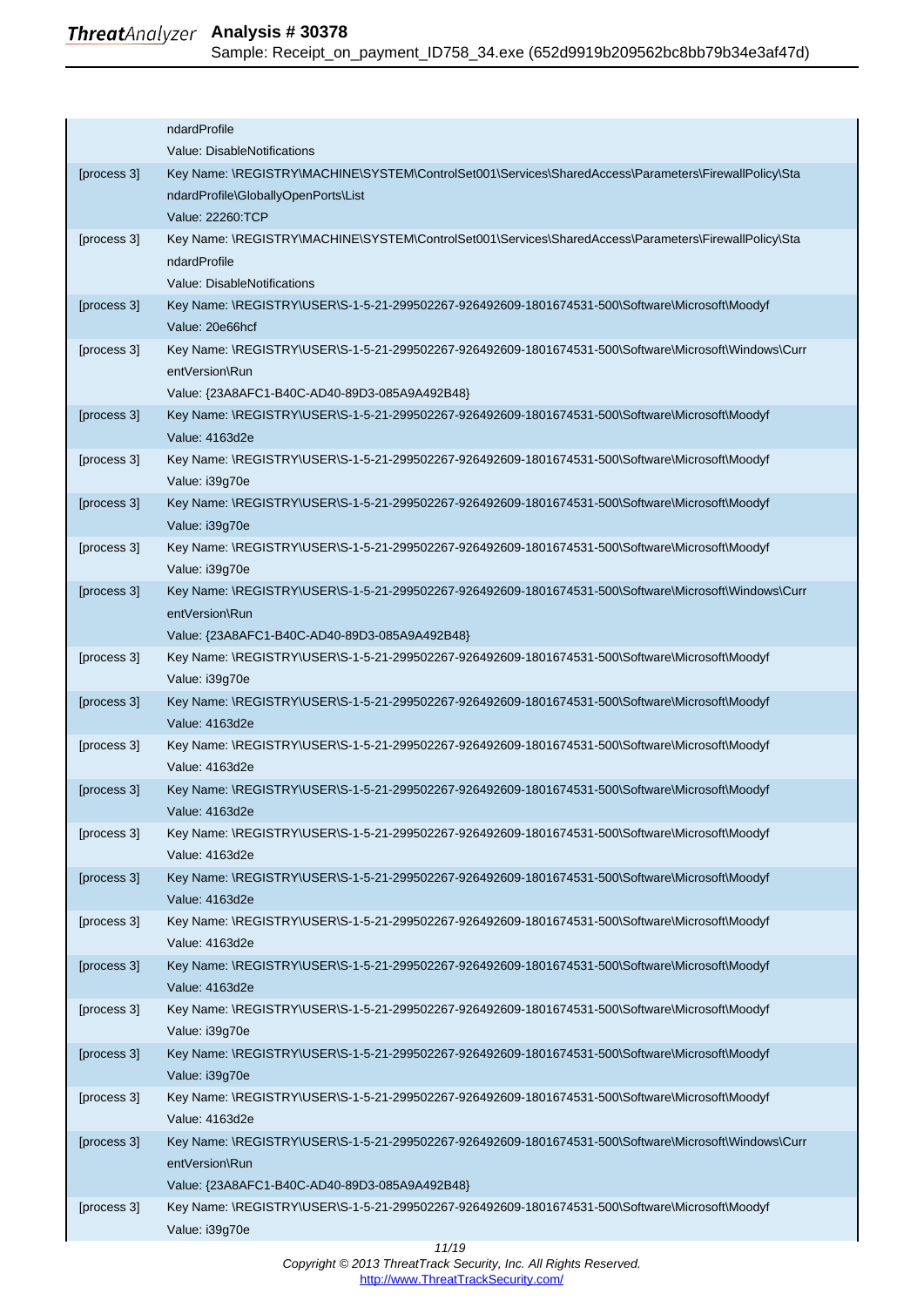| [process 3] | Key Name: \REGISTRY\USER\S-1-5-21-299502267-926492609-1801674531-500\Software\Microsoft\Moodyf<br>Value: i39g70e                                                        |
|-------------|-------------------------------------------------------------------------------------------------------------------------------------------------------------------------|
| [process 3] | Key Name: \REGISTRY\USER\S-1-5-21-299502267-926492609-1801674531-500\Software\Microsoft\Moodyf<br>Value: 4163d2e                                                        |
| [process 3] | Key Name: \REGISTRY\USER\S-1-5-21-299502267-926492609-1801674531-500\Software\Microsoft\Windows\Curr<br>entVersion\Run<br>Value: {23A8AFC1-B40C-AD40-89D3-085A9A492B48} |
| [process 3] | Key Name: \REGISTRY\USER\S-1-5-21-299502267-926492609-1801674531-500\Software\Microsoft\Moodyf<br>Value: i39g70e                                                        |
| [process 3] | Key Name: \REGISTRY\USER\S-1-5-21-299502267-926492609-1801674531-500\Software\Microsoft\Moodyf<br>Value: i39g70e                                                        |
| [process 3] | Key Name: \REGISTRY\USER\S-1-5-21-299502267-926492609-1801674531-500\Software\Microsoft\Moodyf<br>Value: 4163d2e                                                        |
| [process 3] | Key Name: \REGISTRY\USER\S-1-5-21-299502267-926492609-1801674531-500\Software\Microsoft\Moodyf<br>Value: 4163d2e                                                        |
| [process 3] | Key Name: \REGISTRY\USER\S-1-5-21-299502267-926492609-1801674531-500\Software\Microsoft\Moodyf<br>Value: i39g70e                                                        |
| [process 3] | Key Name: \REGISTRY\USER\S-1-5-21-299502267-926492609-1801674531-500\Software\Microsoft\Moodyf<br>Value: i39g70e                                                        |
| [process 3] | Key Name: \REGISTRY\USER\S-1-5-21-299502267-926492609-1801674531-500\Software\Microsoft\Moodyf<br>Value: 4163d2e                                                        |
| [process 3] | Key Name: \REGISTRY\USER\S-1-5-21-299502267-926492609-1801674531-500\Software\Microsoft\Moodyf<br>Value: 9a7faif                                                        |
| [process 3] | Key Name: \REGISTRY\USER\S-1-5-21-299502267-926492609-1801674531-500\Software\Microsoft\Moodyf<br>Value: 1h669da4                                                       |
| [process 3] | Key Name: \REGISTRY\USER\S-1-5-21-299502267-926492609-1801674531-500\Software\Microsoft\Moodyf<br>Value: e7ga461                                                        |
| [process 3] | Key Name: \REGISTRY\USER\S-1-5-21-299502267-926492609-1801674531-500\Software\Microsoft\Windows\Curr<br>entVersion\Run<br>Value: {23A8AFC1-B40C-AD40-89D3-085A9A492B48} |
| [process 3] | Key Name: \REGISTRY\USER\S-1-5-21-299502267-926492609-1801674531-500\Software\Microsoft\Moodyf<br>Value: i39g70e                                                        |
| [process 3] | Key Name: \REGISTRY\USER\S-1-5-21-299502267-926492609-1801674531-500\Software\Microsoft\Moodyf<br>Value: 4163d2e                                                        |
| [process 3] | Key Name: \REGISTRY\USER\S-1-5-21-299502267-926492609-1801674531-500\Software\Microsoft\Moodyf<br>Value: i39q70e                                                        |
| [process 3] | Key Name: \REGISTRY\USER\S-1-5-21-299502267-926492609-1801674531-500\Software\Microsoft\Windows\Curr<br>entVersion\Run<br>Value: {23A8AFC1-B40C-AD40-89D3-085A9A492B48} |
| [process 3] | Key Name: \REGISTRY\USER\S-1-5-21-299502267-926492609-1801674531-500\Software\Microsoft\Moodyf<br>Value: 4163d2e                                                        |
| [process 3] | Key Name: \REGISTRY\USER\S-1-5-21-299502267-926492609-1801674531-500\Software\Microsoft\Moodyf<br>Value: 4163d2e                                                        |
| [process 3] | Key Name: \REGISTRY\USER\S-1-5-21-299502267-926492609-1801674531-500\Software\Microsoft\Moodyf<br>Value: 4163d2e                                                        |
| [process 3] | Key Name: \REGISTRY\USER\S-1-5-21-299502267-926492609-1801674531-500\Software\Microsoft\Moodyf<br>Value: 4163d2e                                                        |
| [process 3] | Key Name: \REGISTRY\USER\S-1-5-21-299502267-926492609-1801674531-500\Software\Microsoft\Moodyf<br>Value: 4163d2e                                                        |
| [process 3] | Key Name: \REGISTRY\USER\S-1-5-21-299502267-926492609-1801674531-500\Software\Microsoft\Moodyf<br>Value: 4163d2e                                                        |
|             |                                                                                                                                                                         |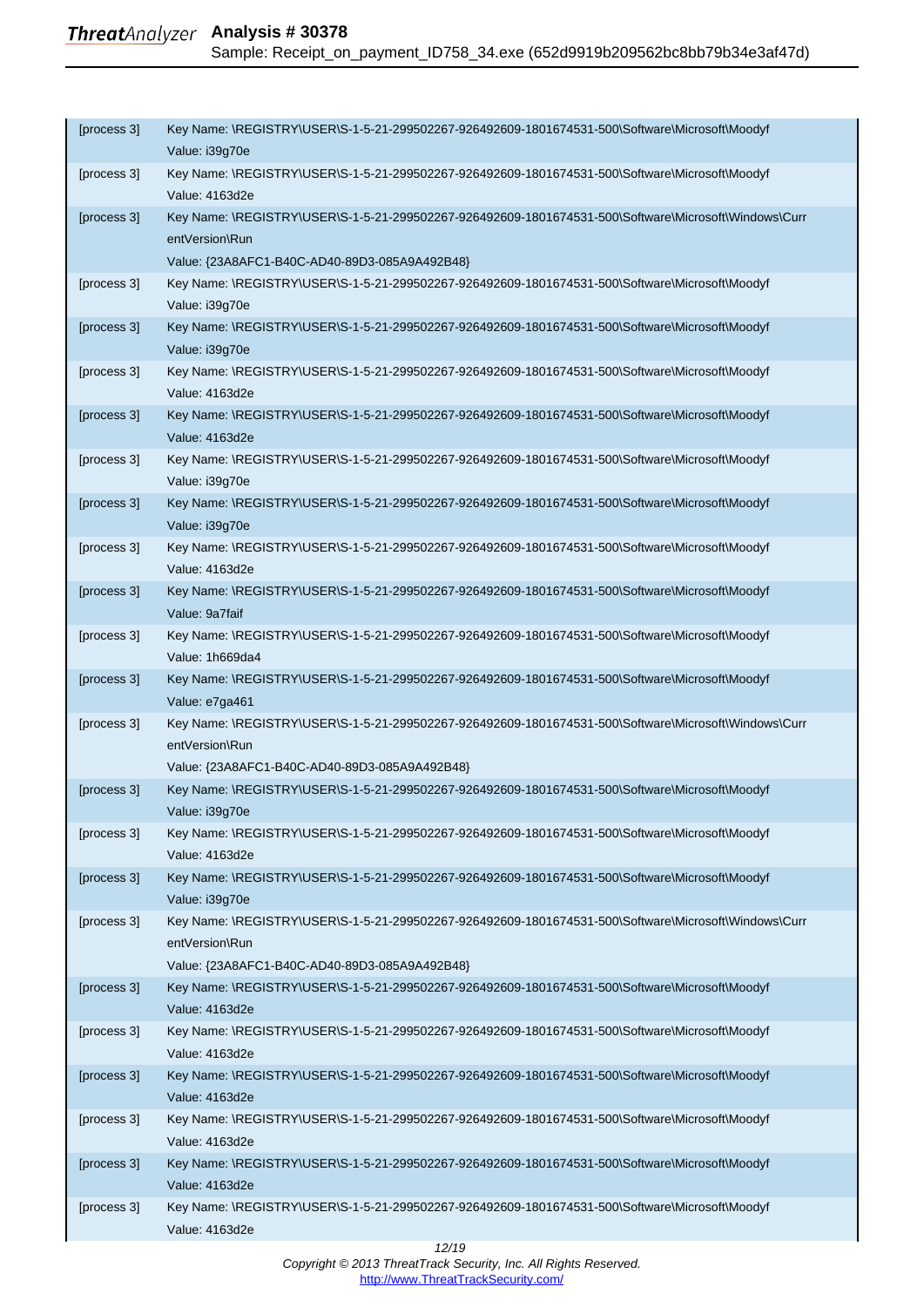| [process 3] | Key Name: \REGISTRY\USER\S-1-5-21-299502267-926492609-1801674531-500\Software\Microsoft\Moodyf<br>Value: 4163d2e       |
|-------------|------------------------------------------------------------------------------------------------------------------------|
| [process 3] | Key Name: \REGISTRY\USER\S-1-5-21-299502267-926492609-1801674531-500\Software\Microsoft\Windows\Curr<br>entVersion\Run |
|             | Value: {23A8AFC1-B40C-AD40-89D3-085A9A492B48}                                                                          |
| [process 3] | Key Name: \REGISTRY\USER\S-1-5-21-299502267-926492609-1801674531-500\Software\Microsoft\Windows\Curr<br>entVersion\Run |
|             | Value: {23A8AFC1-B40C-AD40-89D3-085A9A492B48}                                                                          |
| [process 4] | Key Name: \REGISTRY\MACHINE\SOFTWARE\Microsoft\Cryptography\RNG                                                        |
|             | Value: Seed                                                                                                            |
| [process 4] | Key Name: \REGISTRY\MACHINE\SOFTWARE\Microsoft\Cryptography\RNG                                                        |
|             | Value: Seed                                                                                                            |
| [process 4] | Key Name: \REGISTRY\MACHINE\SOFTWARE\Microsoft\Cryptography\RNG<br>Value: Seed                                         |
| [process 4] | Key Name: \REGISTRY\MACHINE\SOFTWARE\Microsoft\Cryptography\RNG                                                        |
|             | Value: Seed                                                                                                            |
| [process 4] | Key Name: \REGISTRY\MACHINE\SOFTWARE\Microsoft\Cryptography\RNG                                                        |
|             | Value: Seed                                                                                                            |
| [process 4] | Key Name: \REGISTRY\MACHINE\SOFTWARE\Microsoft\Cryptography\RNG                                                        |
|             | Value: Seed                                                                                                            |
| [process 4] | Key Name: \REGISTRY\MACHINE\SOFTWARE\Microsoft\Cryptography\RNG                                                        |
|             | Value: Seed                                                                                                            |
| [process 4] | Key Name: \REGISTRY\MACHINE\SOFTWARE\Microsoft\Cryptography\RNG<br>Value: Seed                                         |
| [process 4] | Key Name: \REGISTRY\USER\S-1-5-21-299502267-926492609-1801674531-500\Software\Microsoft\Internet Acc                   |
|             | ount Manager                                                                                                           |
|             | Value: Server ID                                                                                                       |
| [process 4] | Key Name: \REGISTRY\USER\S-1-5-21-299502267-926492609-1801674531-500\Software\Microsoft\WAB\WAB4\Wab                   |
|             | <b>File Name</b>                                                                                                       |
|             | Value:                                                                                                                 |
| [process 4] | Key Name: \REGISTRY\USER\S-1-5-21-299502267-926492609-1801674531-500\Software\Microsoft\WAB\WAB4                       |
|             | Value: OlkContactRefresh                                                                                               |
| [process 4] | Key Name: \REGISTRY\USER\S-1-5-21-299502267-926492609-1801674531-500\Software\Microsoft\WAB\WAB4                       |
|             | Value: OlkFolderRefresh                                                                                                |
| [process 4] | Key Name: \REGISTRY\USER\S-1-5-21-299502267-926492609-1801674531-500\Identities                                        |
|             | Value: Identity Ordinal                                                                                                |
| [process 4] | Key Name: \REGISTRY\USER\S-1-5-21-299502267-926492609-1801674531-500\Software\Microsoft\Moodyf                         |
|             | Value: c6h60aj                                                                                                         |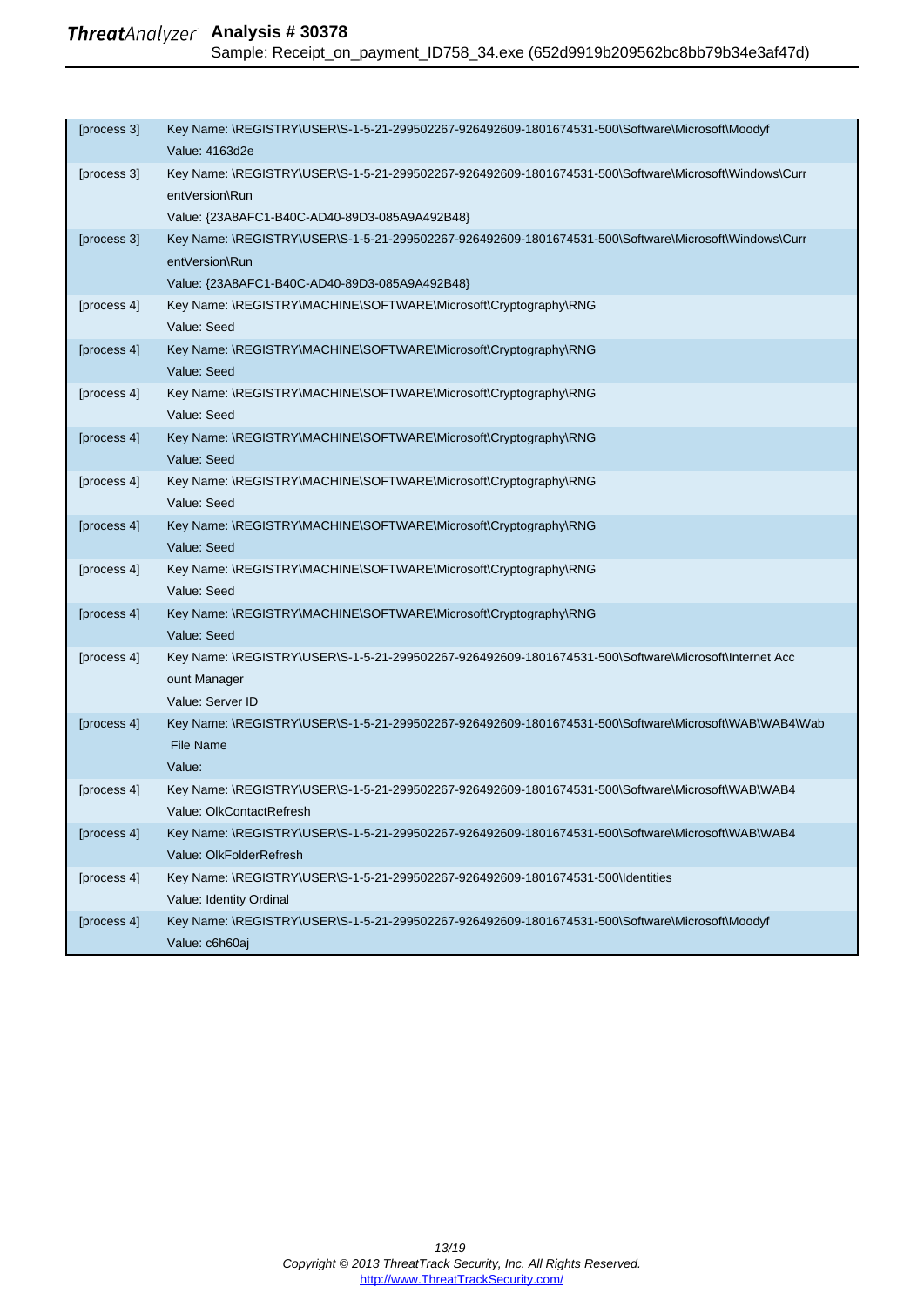### <span id="page-13-0"></span>**Threat**Analyzer Analysis # 30378 Sample: Receipt\_on\_payment\_ID758\_34.exe (652d9919b209562bc8bb79b34e3af47d)

| <b>Deleted Values</b> |                                                                                 |
|-----------------------|---------------------------------------------------------------------------------|
|                       | key                                                                             |
| [process 4]           | Key Name: \REGISTRY\USER\S-1-5-21-299502267-926492609-1801674531-500\Identities |
|                       | Value: Changing                                                                 |
| [process 4]           | Key Name: \REGISTRY\USER\S-1-5-21-299502267-926492609-1801674531-500\Identities |
|                       | Value: IncomingID                                                               |
| [process 4]           | Key Name: \REGISTRY\USER\S-1-5-21-299502267-926492609-1801674531-500\Identities |
|                       | Value: OutgoingID                                                               |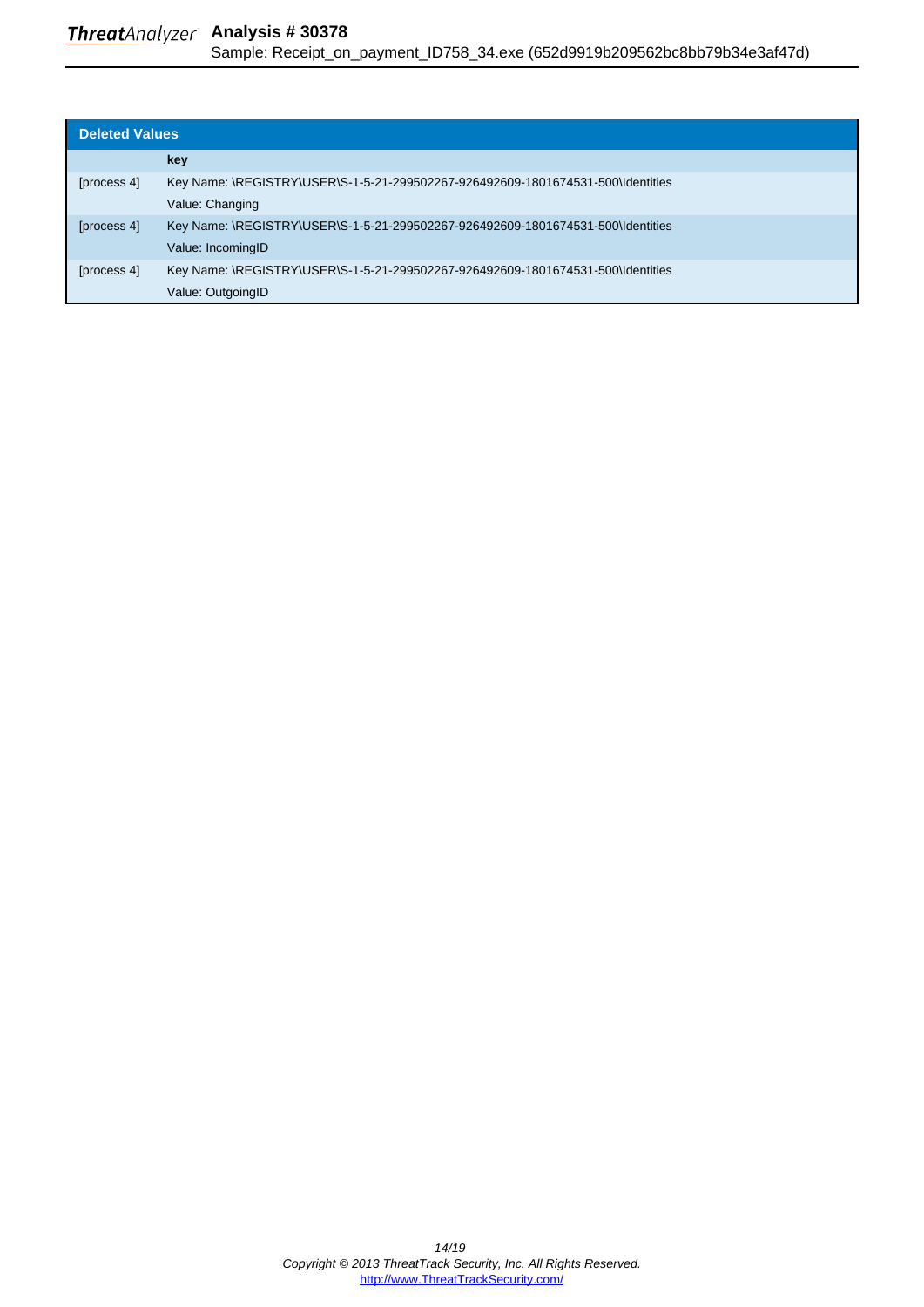<span id="page-14-0"></span>

| <b>Network Events</b> |                  |                 |                     |
|-----------------------|------------------|-----------------|---------------------|
|                       | <b>Remote IP</b> | <b>Local IP</b> | <b>HTTP Command</b> |
| [process 3]           | 174.89.43.79     | 10.20.25.247    | none                |
| [process 3]           | 98.226.120.96    | 10.20.25.247    | none                |
| [process 3]           | 174.89.43.79     | 10.20.25.247    | none                |
| [process 3]           | 189.223.135.118  | 10.20.25.247    | none                |
| [process 3]           | 81.133.189.232   | 10.20.25.247    | none                |
| [process 3]           | 195.169.125.228  | 10.20.25.247    | none                |
| [process 3]           | 186.134.152.195  | 10.20.25.247    | none                |
| [process 3]           | 194.94.127.98    | 10.20.25.247    | none                |
| [process 3]           | 2.185.69.145     | 10.20.25.247    | none                |
| [process 3]           | 95.246.163.58    | 10.20.25.247    | none                |
| [process 3]           | 83.8.171.214     | 10.20.25.247    | none                |
| [process 3]           | 64.231.249.250   | 10.20.25.247    | none                |
| [process 3]           | 72.20.156.250    | 10.20.25.247    | none                |
| [process 3]           | 199.59.157.124   | 10.20.25.247    | none                |
| [process 3]           | 75.61.139.23     | 10.20.25.247    | none                |
| [process 3]           | 199.59.157.124   | 10.20.25.247    | none                |
| [process 3]           | 81.149.242.235   | 10.20.25.247    | none                |
| [process 3]           | 201.211.95.80    | 10.20.25.247    | none                |
| [process 3]           | 41.97.224.181    | 10.20.25.247    | none                |
| [process 3]           | 2.51.17.211      | 10.20.25.247    | none                |
| [process 3]           | 122.161.2.112    | 10.20.25.247    | none                |
| [process 3]           | 14.99.12.0       | 10.20.25.247    | none                |
| [process 3]           | 122.161.2.112    | 10.20.25.247    | none                |
| [process 3]           | 2.100.209.12     | 10.20.25.247    | none                |
| [process 3]           | 96.47.81.4       | 10.20.25.247    | none                |
| [process 3]           | 58.8.105.185     | 10.20.25.247    | none                |
| [process 3]           | 108.250.41.166   | 10.20.25.247    | none                |
| [process 3]           | 82.152.152.20    | 10.20.25.247    | none                |
| [process 3]           | 176.73.141.26    | 10.20.25.247    | none                |
| [process 3]           | 176.67.74.200    | 10.20.25.247    | none                |
| [process 3]           | 106.217.225.134  | 10.20.25.247    | none                |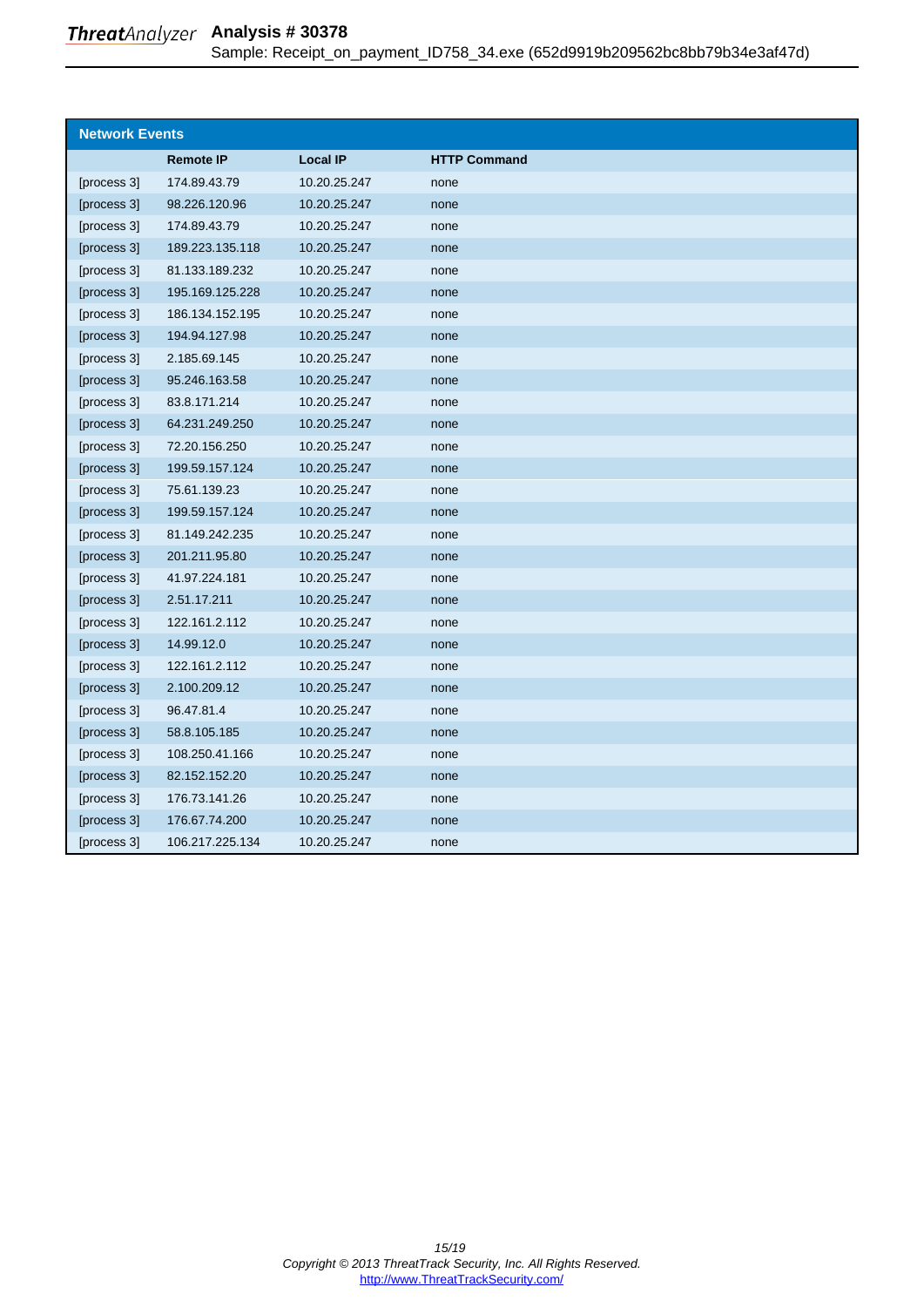| Sample: Receipt_on_payment_ID758_34.exe (652d9919b209562bc8bb79b34e3af47d) |  |  |  |  |  |  |  |  |  |
|----------------------------------------------------------------------------|--|--|--|--|--|--|--|--|--|
|----------------------------------------------------------------------------|--|--|--|--|--|--|--|--|--|

<span id="page-15-0"></span>

| <b>Network Traffic</b> |                  |                 |
|------------------------|------------------|-----------------|
|                        | <b>Remote IP</b> | <b>Local IP</b> |
| Connection #1          | 10.20.25.255     | 10.20.25.247    |
| Connection #2          | 174.89.43.79     | 10.20.25.247    |
| Connection #3          | 98.226.120.96    | 10.20.25.247    |
| Connection #4          | 174.89.43.79     | 10.20.25.247    |
| Connection #5          | 98.226.120.96    | 10.20.25.247    |
| Connection #6          | 189.223.135.118  | 10.20.25.247    |
| Connection #7          | 81.133.189.232   | 10.20.25.247    |
| Connection #8          | 189.223.135.118  | 10.20.25.247    |
| Connection #9          | 81.133.189.232   | 10.20.25.247    |
| Connection #10         | 195.169.125.228  | 10.20.25.247    |
| Connection #11         | 81.133.189.232   | 10.20.25.247    |
| Connection #12         | 195.169.125.228  | 10.20.25.247    |
| Connection #13         | 186.134.152.195  | 10.20.25.247    |
| Connection #14         | 194.94.127.98    | 10.20.25.247    |
| Connection #15         | 2.185.69.145     | 10.20.25.247    |
| Connection #16         | 95.246.163.58    | 10.20.25.247    |
| Connection #17         | 2.185.69.145     | 10.20.25.247    |
| Connection #18         | 95.246.163.58    | 10.20.25.247    |
| Connection #19         | 83.8.171.214     | 10.20.25.247    |
| Connection #20         | 95.246.163.58    | 10.20.25.247    |
| Connection #21         | 64.231.249.250   | 10.20.25.247    |
| Connection #22         | 72.20.156.250    | 10.20.25.247    |
| Connection #23         | 64.231.249.250   | 10.20.25.247    |
| Connection #24         | 199.59.157.124   | 10.20.25.247    |
| Connection #25         | 75.61.139.23     | 10.20.25.247    |
| Connection #26         | 81.149.242.235   | 10.20.25.247    |
| Connection #27         | 75.61.139.23     | 10.20.25.247    |
| Connection #28         | 81.149.242.235   | 10.20.25.247    |
| Connection #29         | 201.211.95.80    | 10.20.25.247    |
| Connection #30         | 81.149.242.235   | 10.20.25.247    |
| Connection #31         | 201.211.95.80    | 10.20.25.247    |
| Connection #32         | 41.97.224.181    | 10.20.25.247    |
| Connection #33         | 201.211.95.80    | 10.20.25.247    |
| Connection #34         | 2.51.17.211      | 10.20.25.247    |
| Connection #35         | 122.161.2.112    | 10.20.25.247    |
| Connection #36         | 14.99.12.0       | 10.20.25.247    |
| Connection #37         | 122.161.2.112    | 10.20.25.247    |
| Connection #38         | 14.99.12.0       | 10.20.25.247    |
| Connection #39         | 2.100.209.12     | 10.20.25.247    |
| Connection #40         | 96.47.81.4       | 10.20.25.247    |
| Connection #41         | 58.8.105.185     | 10.20.25.247    |
| Connection #42         | 108.250.41.166   | 10.20.25.247    |
| Connection #43         | 82.152.152.20    | 10.20.25.247    |
| Connection #44         | 176.73.141.26    | 10.20.25.247    |
| Connection #45         | 176.67.74.200    | 10.20.25.247    |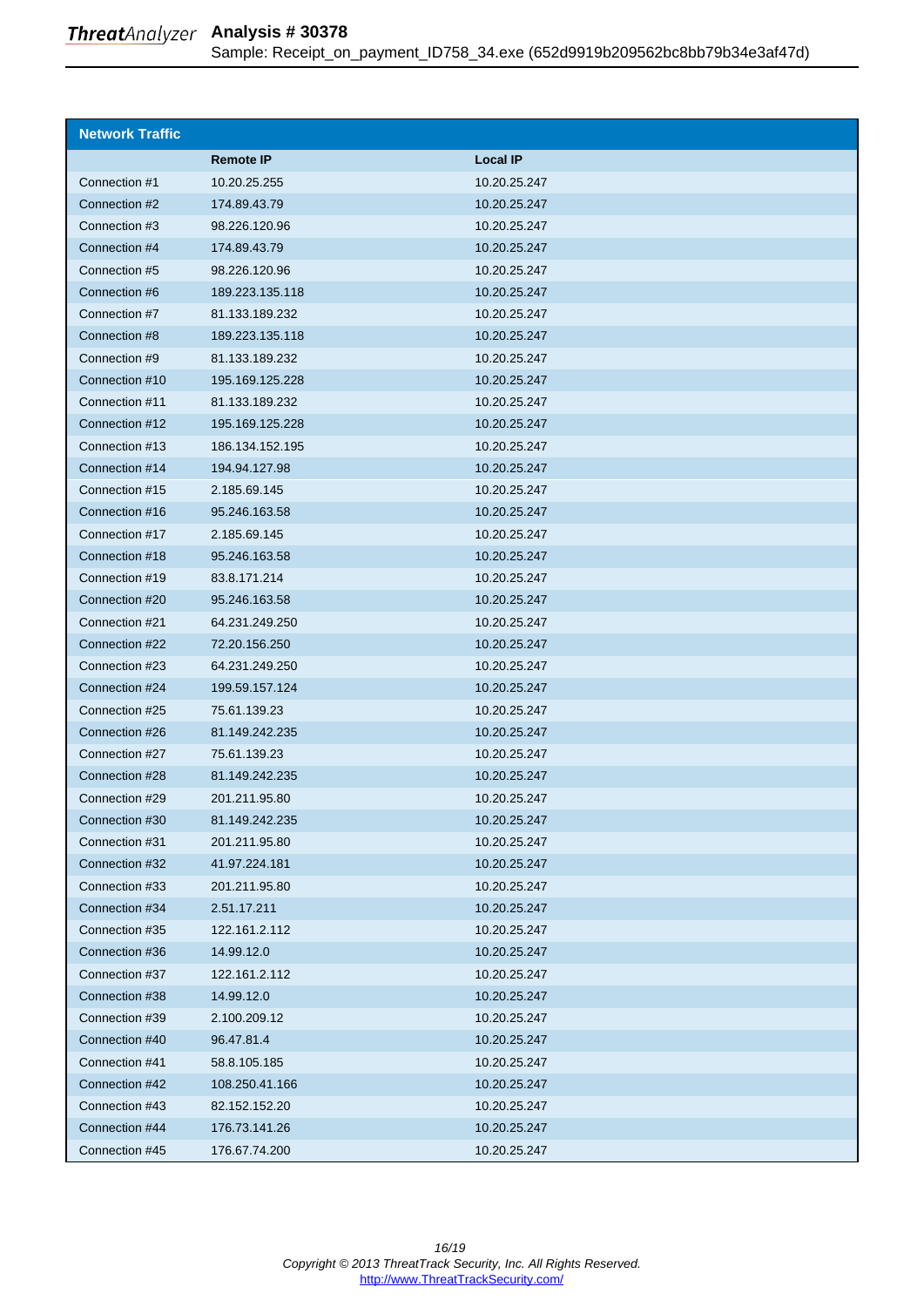### <span id="page-16-0"></span>**Threat**Analyzer Analysis # 30378 Sample: Receipt\_on\_payment\_ID758\_34.exe (652d9919b209562bc8bb79b34e3af47d)

| <b>DNS Requests</b> |               |
|---------------------|---------------|
| Request             | <b>Result</b> |
| No activity         | $\sim$        |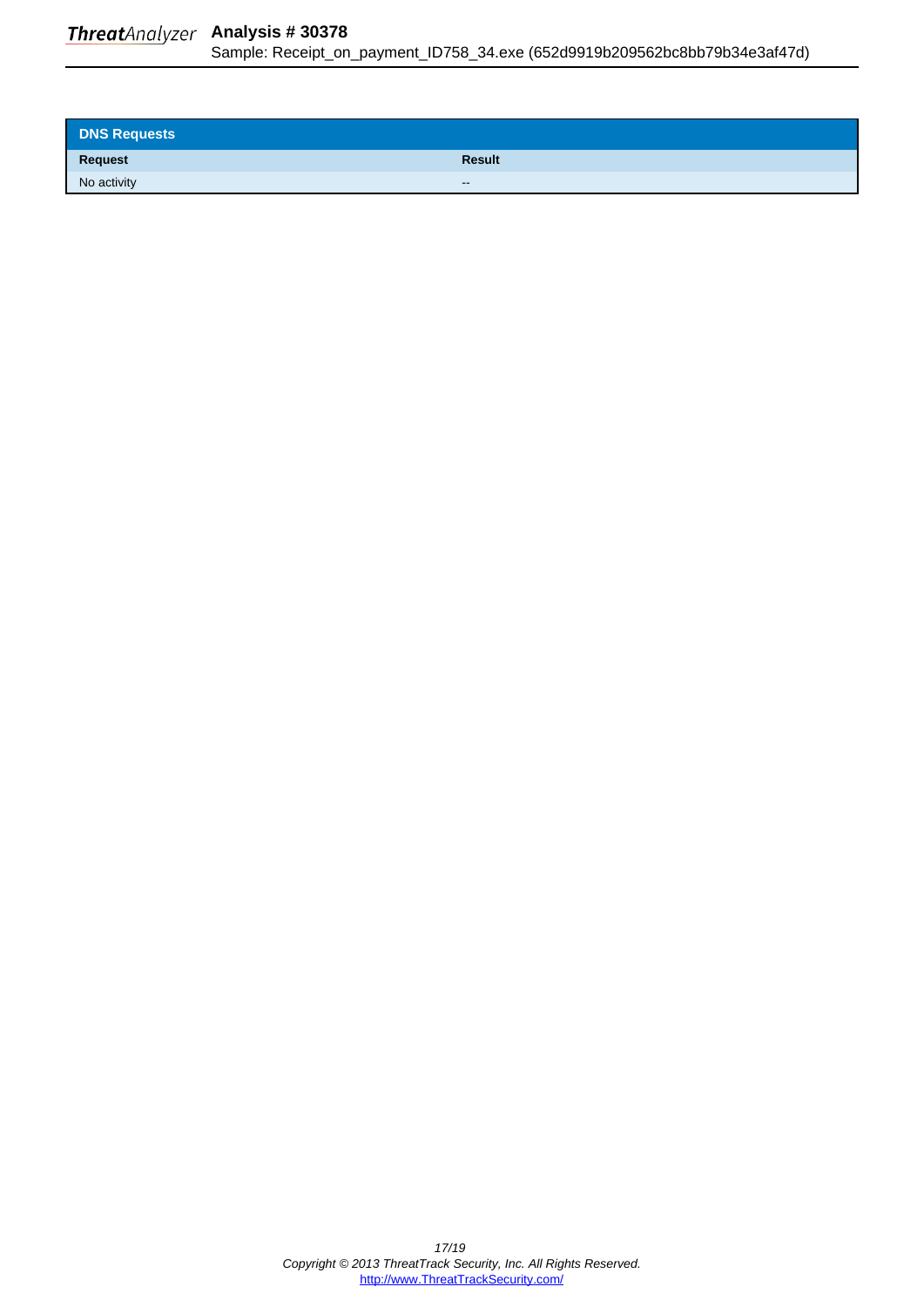<span id="page-17-0"></span>

| <b>Virus Total Results</b> |                            |
|----------------------------|----------------------------|
| <b>Last Scanned:</b>       | 2013-05-02 10:15:52        |
| MicroWorld-eScan:          | Not Detected               |
| nProtect:                  | Not Detected               |
| CAT-QuickHeal:             | Not Detected               |
| McAfee:                    | RDN/Generic PWS.y!nv       |
| Malwarebytes:              | Not Detected               |
| K7AntiVirus:               | Not Detected               |
| K7GW:                      | Not Detected               |
| TheHacker:                 | Not Detected               |
| Agnitum:                   | Not Detected               |
| F-Prot:                    | W32/Trojan3.CEL            |
| Symantec:                  | Trojan.Zbot                |
| Norman:                    | <b>Not Detected</b>        |
| TotalDefense:              | Not Detected               |
| TrendMicro-HouseCall:      | TROJ_GEN.F47V0501          |
| Avast:                     | <b>Not Detected</b>        |
| eSafe:                     | <b>Not Detected</b>        |
| ClamAV:                    | Not Detected               |
| Kaspersky:                 | Trojan-Spy.Win32.Zbot.lazm |
| BitDefender:               | Not Detected               |
| <b>NANO-Antivirus:</b>     | <b>Not Detected</b>        |
| ViRobot:                   | Not Detected               |
| Sophos:                    | Troj/Zbot-EXF              |
| Comodo:                    | UnclassifiedMalware        |
| F-Secure:                  | Not Detected               |
| DrWeb:                     | Trojan.PWS.Panda.3734      |
| VIPRE:                     | Not Detected               |
| AntiVir:                   | Not Detected               |
| TrendMicro:                | TROJ_GEN.F47V0501          |
| McAfee-GW-Edition:         | Artemis!652D9919B209       |
| Emsisoft:                  | Trojan.Win32.Agent.AMN (A) |
| Jiangmin:                  | Not Detected               |
| Antiy-AVL:                 | Not Detected               |
| Kingsoft:                  | Not Detected               |
| Microsoft:                 | PWS: Win32/Zbot            |
| SUPERAntiSpyware:          | Not Detected               |
| AhnLab-V3:                 | <b>Not Detected</b>        |
| GData:                     | Not Detected               |
| Commtouch:                 | W32/Trojan.RBJZ-2752       |
| ByteHero:                  | Virus.Win32.Heur.i         |
| <b>VBA32:</b>              | Not Detected               |
| PCTools:                   | Trojan.Zbot                |
| ESET-NOD32:                | Win32/Spy.Zbot.AAU         |
| Ikarus:                    | Trojan-PWS.Tepfer          |
| Fortinet:                  | W32/Luder.VRQ!worm         |
| AVG:                       | Not Detected               |
| Panda:                     | Not Detected               |